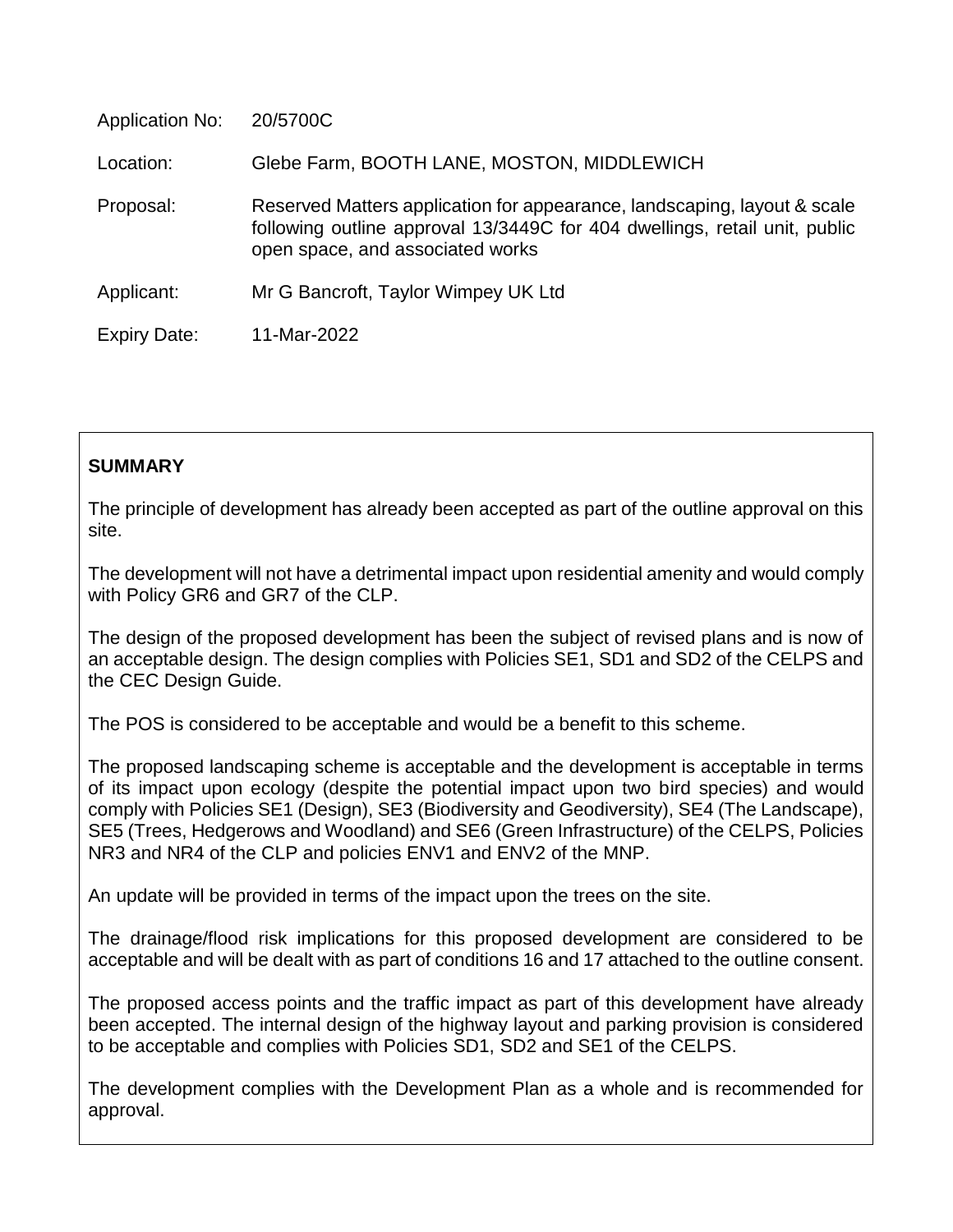## **RECOMMENDATION**

Subject to the outstanding issues relating to the trees on the site and the levels around the NEAP being addressed APPROVE subject to conditions.

## **SITE DESCRIPTION**

The site of the proposed development extends to 15.3 ha and is located to the south of Middlewich. It forms part of LPS42 in the Cheshire East Local Plan Strategy. To the north is residential development fronting Kingswood Crescent, Shilton Close, Northwood Avenue and Inglewood Avenue. To the south is agricultural land. A former sports ground is included within the site. To the east of the site is Booth Lane with the Trent and Mersey Canal beyond, to the west of the site is Warmingham Lane.

The majority of the site is currently in agricultural use and there are a number of trees and hedgerow to the boundaries of the site. The site also includes a number of ponds.

## **PROPOSAL**

This is a Reserved Matters application for 405 dwellings with appearance, landscaping, layout and scale to be determined at this stage.

The access points to serve the site were approved as part of the outline planning permission and are taken from Booth Lane to the east and Warmingham Lane to the west.

The proposed development would have the following housing mix;

- 12 x one-bedroom dwellings
- 47 x two-bedroom dwellings
- 269 x three-bedroom dwellings
- 77 x four-bedroom dwellings

All dwellings would be two-storeys in height apart from 78 units which would be 2.5 storeys in height.

The development includes 10% affordable housing provision (41 units). All will be rented units.

Finally, the application includes the provision of a single-storey convenience store which would be located onto the Booth Lane frontage of the site.

### **RELEVANT HISTORY**

21/2600C - Variation of condition on application 13/3449C Outline application for residential development (approximately 450 dwellings), retail unit (A1, A2, A3, A4 and/or A5) and supporting infrastructure – Application Undetermined

21/0607C - Application for the approval of reserved matters for the appearance, landscaping, layout and scale following outline approval 13/3449C - Outline application for residential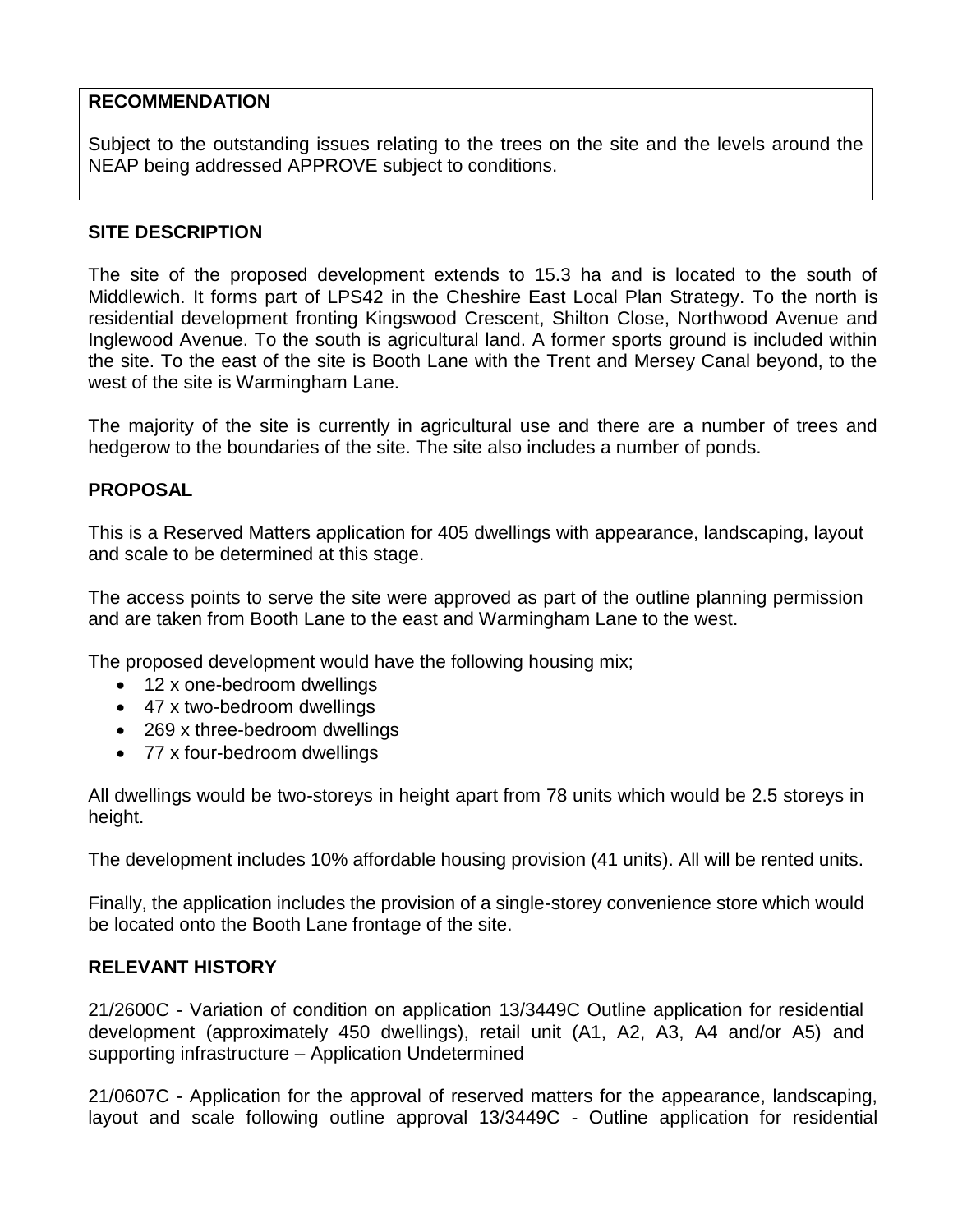development (approximately 450 dwellings), retail unit (A1, A2, A3, A4 and/or A5) and supporting infrastructure - Application Undetermined

20/5702C - Non-material amendment to 13/3449C - Approved 17<sup>th</sup> February 2021

20/5699C - Variation of condition 21 on 13/3449C - Outline application for residential development (approximately 450 dwellings), retail unit (A1, A2, A3, A4 and/or A5) and supporting infrastructure – Refused 22nd April 2021

13/3449C - Outline application for residential development (approximately 450 dwellings), retail unit (A1, A2, A3, A4 and/or A5) and supporting infrastructure - Approved  $20<sup>th</sup>$  February 2018

# **NATIONAL & LOCAL POLICY**

## **Cheshire East Local Plan Strategy (CELPS)**

LPS42 – Glebe Farm, Middlewich

- MP1 Presumption in Favour of Sustainable Development
- PG1 Overall Development Strategy
- PG2 Settlement Hierarchy
- PG7 Spatial Distribution of Development
- SC4 Residential Mix
- CO1 Sustainable Travel and Transport
- CO4 Travel Plans and Transport Assessments
- SC5 Affordable Homes
- SD1 Sustainable Development in Cheshire East
- SD2 Sustainable Development Principles
- SE 1 Design
- SE 2 Efficient Use of Land
- SE 3 Biodiversity and Geodiversity
- SE 4 The Landscape
- SE 5 Trees, Hedgerows and Woodland
- SE 6 Green Infrastructure
- SE 8 Renewable and Low Carbon Energy
- SE 9 Energy Efficient Development
- SE 13 Flood Risk and Water Management
- IN1 Infrastructure
- IN2 Developer Contributions

## **Congleton Replacement Local Plan**

GR6 & GR7 Amenity and Health

GR9 Accessibility, servicing and provision of parking

- GR13 Public Transport Measures
- GR14 Cycling Measures
- GR15 Pedestrian Measures
- GR16 Footpaths Bridleway and Cycleway Networks
- GR17 Car parking
- GR18 Traffic Generation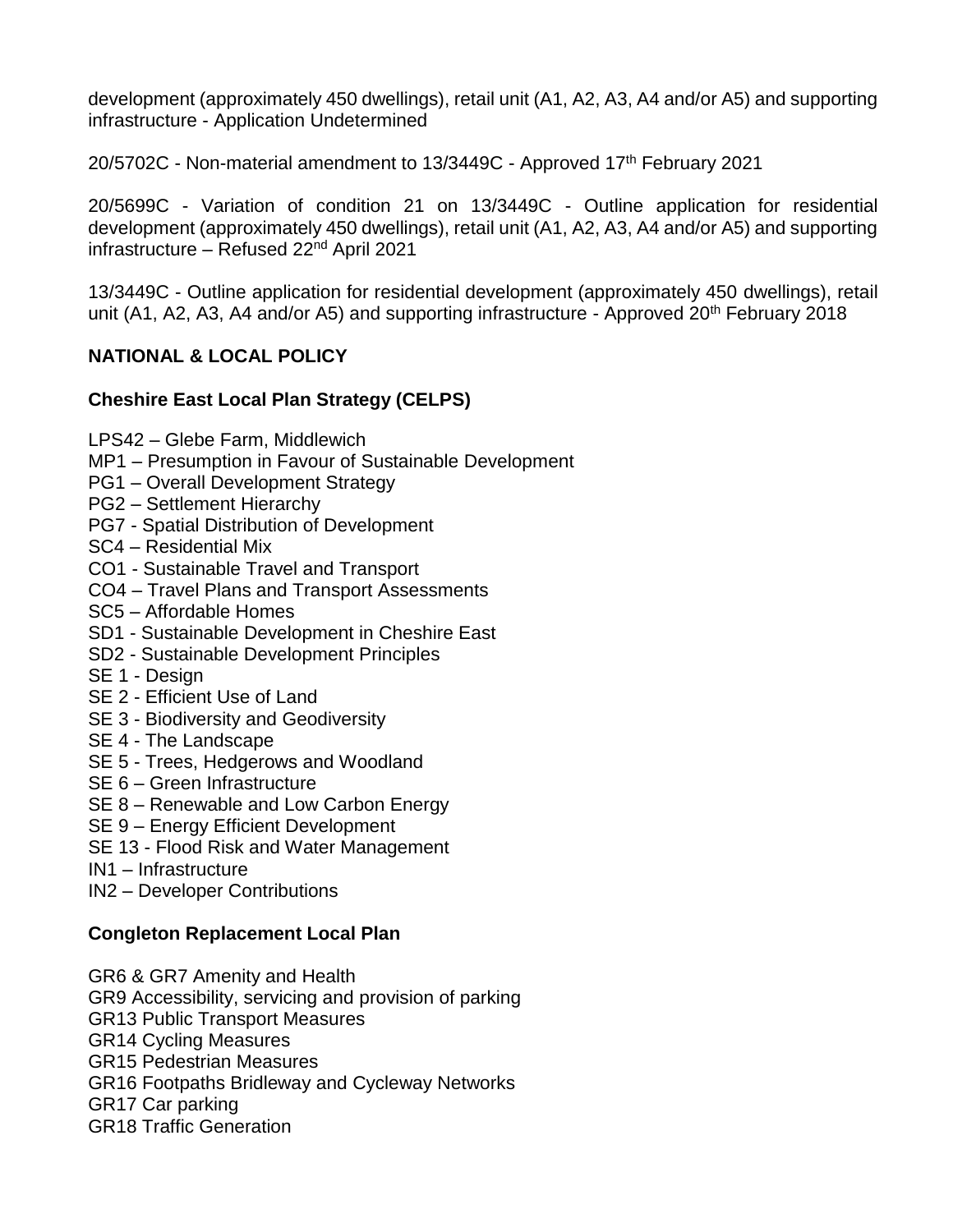BH4 Listed Buildings – Effect of Proposals BH9 Conservation Areas NR2 Statutory Habitats NR3 Habitats NR5 Habitats

## **Middlewich Neighbourhood Plan**

The local referendum for Middlewich Neighbourhood Plan was held on the 14 March 2019 and returned a 'no vote'

## **Moston Neighbourhood Plan**

The Moston Neighbourhood Plan was made on the  $11<sup>th</sup>$  November 2019 and forms part of the Development Plan.

HOU1 – Location of New Homes HOU2 – Housing Mix and Type LCD1 – Design and Landscape Setting LCD2 – Dark Skies INF1 – Utilities INF3 – Surface Water Management ENV1 – Wildlife Habitats, Wildlife Corridors and Biodiversity ENV2 – Trees, Hedgerows and Watercourses.

## **National Policy**

The National Planning Policy Framework establishes a presumption in favour of sustainable development.

Of particular relevance are paragraphs:

11. Presumption in favour of sustainable development.

50. Wide choice of quality homes

102-107 Promoting Sustainable Transport

124-132 Requiring good design

### **Supplementary Planning Documents**

The EC Habitats Directive 1992 Conservation of Habitats & Species Regulations 2017 Cheshire East Design Guide

## **CONSULTATIONS**

**CE Flood Risk Manager:** Make the following comments;

- No objection in principle to the proposed reserved matters application.
- The catchment analysis undertaken by Taylor Wimpey confirms that the diverted watercourse will retain 1 in 100 year + CC% flows without causing adverse flooding.
- The developer will also need to apply for land drainage consent under Land Drainage Act 1991 prior to any construction along the existing watercourses.
- Within the pond hydrology assessment, there is no objection in principle retaining minimal catchment flows into these networks. However, the developer must consider a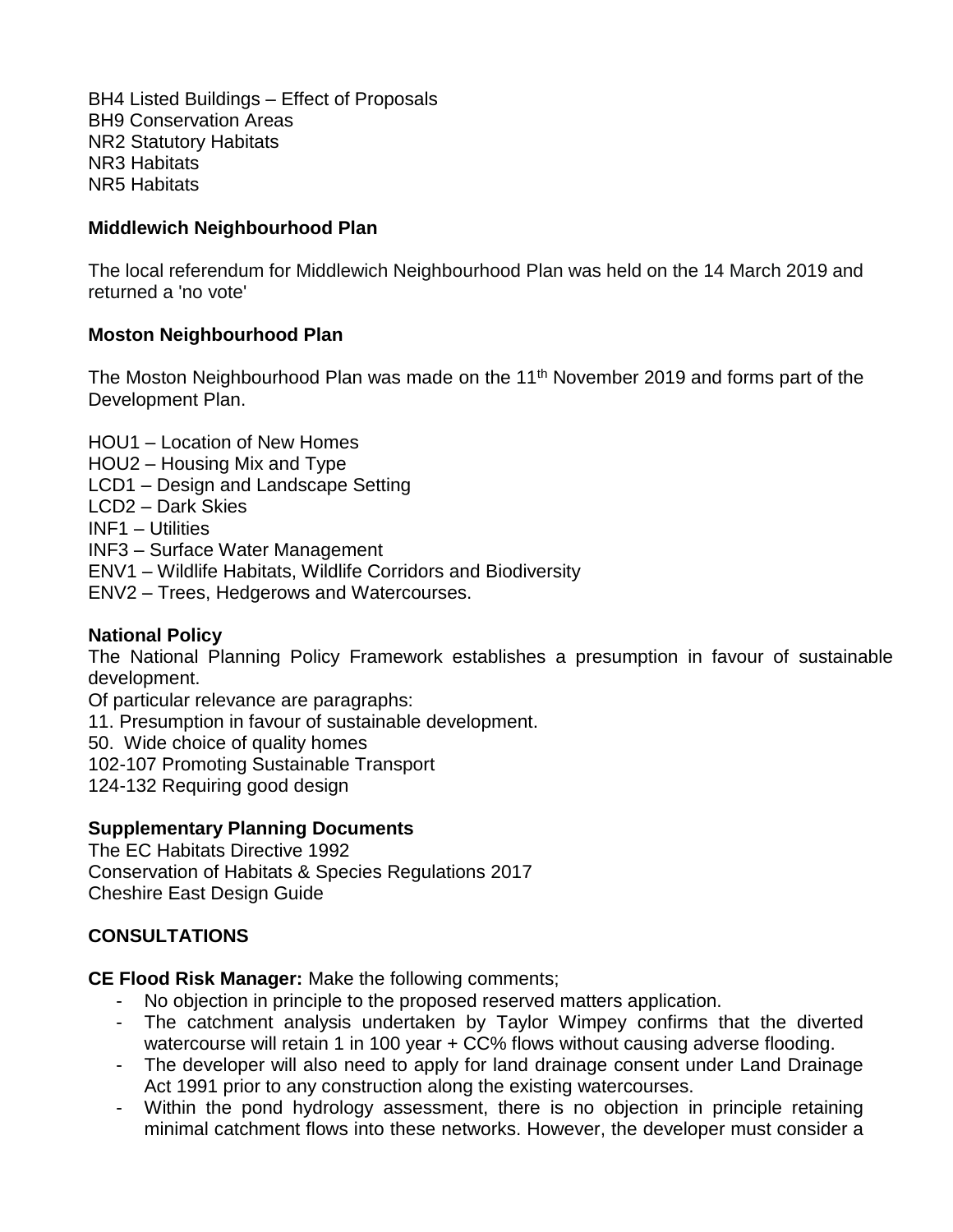high-level overflow to the existing ordinary watercourse network, this will ensure no overtopping to the surrounding areas during extreme events. This should be included within the overall drainage strategy once submitted under application no. 21/0228D.

**United Utilities:** No objection subject to the imposition of a planning condition to require compliance with the submitted drainage plans.

**Cheshire Brine Subsidence Board:** As a Reserved Matters application the Brine Board will not make any comments.

**Canal & River Trust:** Offers the following general advice;

- The canal corridor is within a designated conservation area. The amended layout plan shows that the density of development along the Booth Lane frontage has been reduced and a marginally greater landscape buffer and more planting would be provided here, which would assist with softening the appearance of the development and reducing the potential impact on the setting of the conservation area.
- The required acoustic fence along Booth Lane would undermine the role of this greater landscape buffer as the fence would provide quite a harsh edge to the development, however it is understood why this is required to prevent a buffer to the highway/traffic noise. This fence could be coloured green to attempt to blend it into the landscaping.
- In terms of the revised CEMP, the C&RT welcome that this has been updated to include details of the temporary hoarding/fencing with debris netting to be fitted close to sensitive receptors and that the canal has been considered as a sensitive environmental receptor. The C&RT also note at paragraph 7.2.2 the matter relating to preventing silt runoff mitigation to watercourses within and outside the site, including the canal.
- Unable to comment on the Flood Risk Assessment as having difficulty accessing via the website.

**CEC Education:** No comments received.

**Strategic Housing Manager:** No objection.

**Sustrans:** No comments received.

**Sport England:** Sport England have no specific comments in relation to the reserved matters application. The Section 106 Agreement associated with the outline consent dated 15<sup>th</sup> February 2018 formally secures the mitigation package associated with the loss of playing field to address Sport England's previous comments.

**Natural England:** No objection. Natural England considers that the proposed development will not have significant adverse impacts on statutorily protected nature conservation sites or landscapes.

**Environment Agency:** No comments to make.

**Health and Safety Executive:** No comments received.

**National Grid:** No comments received.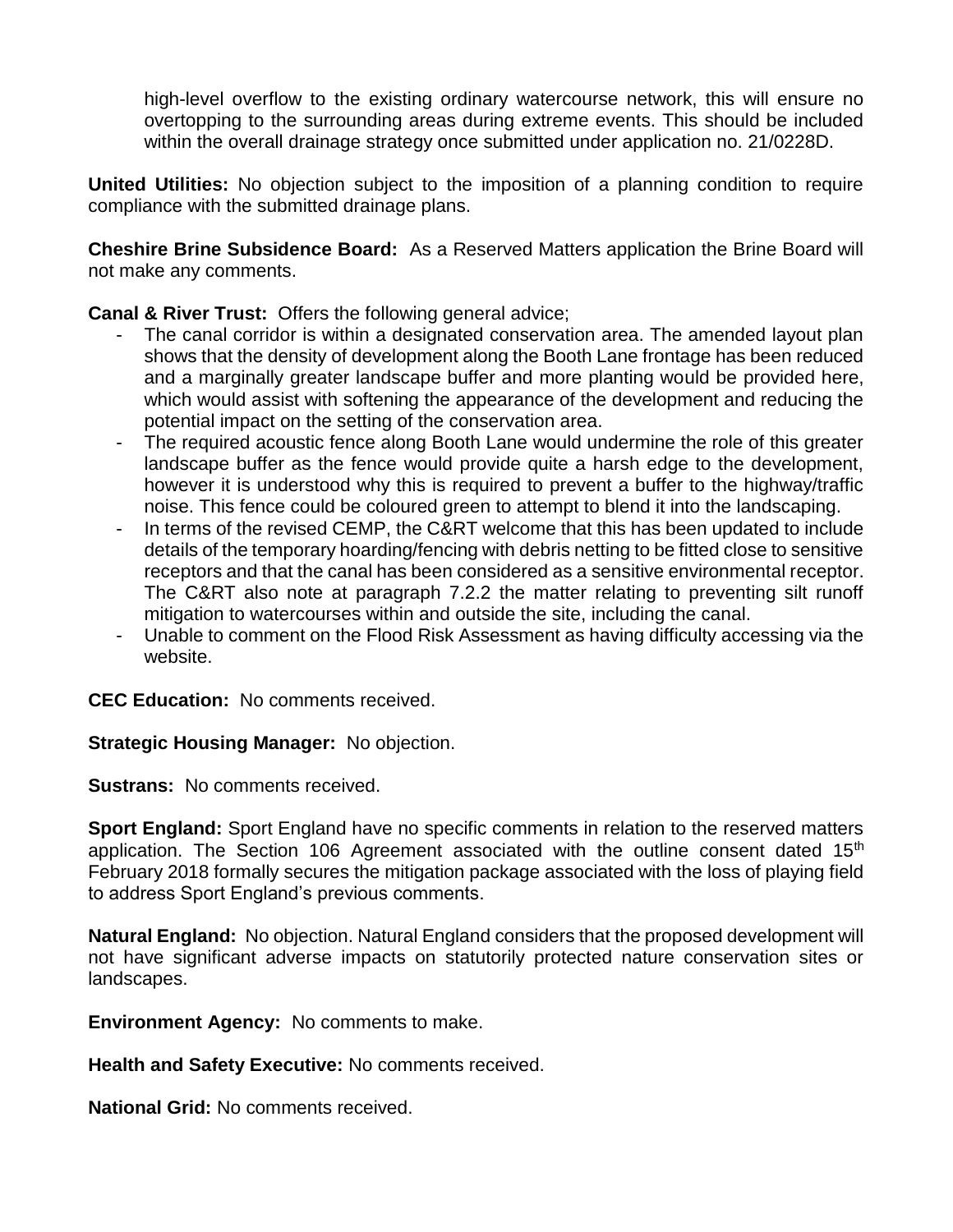**SP Energy Networks:** SP Energy Networks considers the proposed landscaping plans clearly need to be recorded in any decision so as to ensure these areas remain in this use and maintain their amenity purpose at this location.

The applicant must be made aware of the need to work safely around the SP Manweb assets. There would need to be safe working during construction and post construction and unfettered long-term access. The applicant should be advised of this in an informative added to any consent and also prior to starting work on site to contact the SP Energy Networks.

**Cheshire Wildlife Trust:** No comments received.

**Archaeology:** No comments received.

**PROW:** No comments received.

**Strategic Highways Manager**: The internal road layout of the site has an acceptable design as is the hierarchy of the roads within the site.

The applicant has provided a revised plan that indicates the pedestrian and cycle connectivity within the site. There revised layout is now considered an acceptable design and no objections are raised.

With regard to the amendment to the access from Booth Lane, it is not considered that a traffic signal junction is now required to serve the development and that a ghost right turn lane junction is an acceptable replacement.

**Environmental Health:** The following conditions are suggested;

- Implementation of the noise mitigation measures within the acoustic report
- Submission and approval of a Phase II Contaminated Land Report
- Submission of a Verification Report before occupation
- Importation of soils
- Unexpected contamination

**Public Open Space:** Offer the following comments;

- It is unfortunate we cannot establish a sustainable access to connect the new development to the existing Cheshire East open space land across the brook. However, this appears to have not followed through to the S106 Agreement. To complicate matters further Taylor Wimpey has identified there is a strip of unregistered land situated between Glebe Farm and Cheshire East owned land.
- The POS Officer recommends a reduction in size of the swale with mown pathways however the swale situated within the linear park forms part of the drainage strategy for the scheme. It is therefore not possible to reduce the swale in size as this would adversely impact the drainage strategy which is accepted.
- A second bench with arm rests and back will be incorporated into the linear park along with the area of wildflower seed mix to the south of the NEAP/east of the LEAP is replaced by close mown grass seed mix. This has been confirmed and the change will be actioned, and the landscaping plans updated accordingly.
- It has been confirmed the removal of the two paths currently dissecting the wildflower area will be removed and the layout updated. Unfortunately, due to the easement of the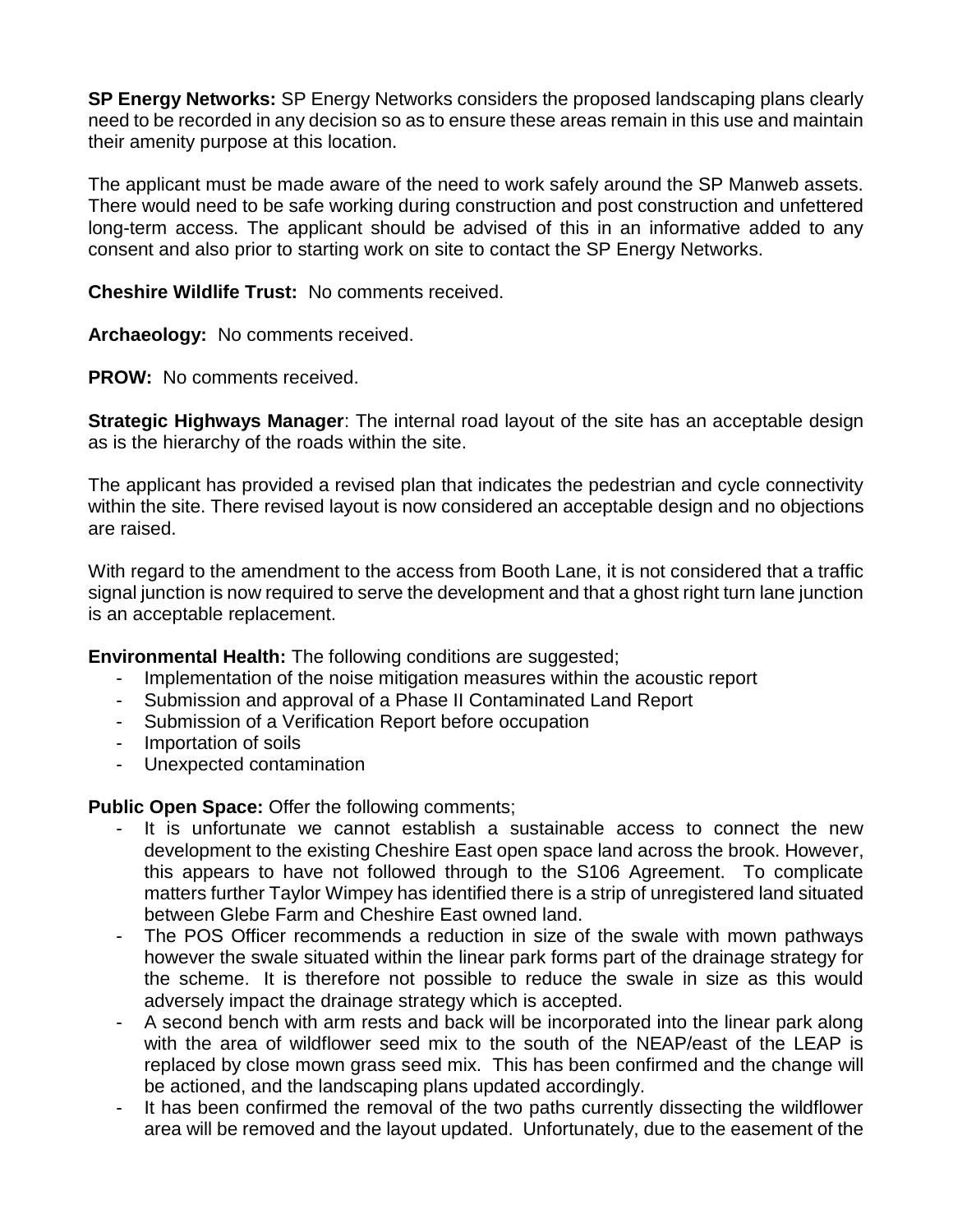brine pipe it is understood the LEAP cannot be located further north. The removal of the bulb panting was to facilitate greater informal recreational space however with the easement in place the bulb planting should remain.

- With regards to the condition for the revised LEAP and NEAP. The latest submission is much more 'in keeping' with the surroundings than its previous design, however further information as to the specification, inclusivity and accessibility are required. Some of the equipment appears repetitive with the surfacing being unsuitable due to lack of accessibility and inclusivity. This statement is not an acceptance that the general design, number of items are agreed or approved as this is difficult to do without full specifications.
- A condition should be attached in relation to the design of both the LEAP/NEAP and surrounding open space.

# **VIEWS OF THE PARISH COUNCIL**

**Middlewich Town Council:** Objection due to concerns over traffic and the traffic plan done in 2013 and improvement to infrastructure, doctors, and schools required.

**Moston Parish Council:** Moston Parish Council object to the application. The applicants have purchased a large site which will have a major impact on the locality adding to the fact houses are being built in the area with a lack of infrastructure. The applicants seem to have begun a process of seeking to make changes to the outline permission, changes which if accepted would increase the use of Warmingham Lane which does not have the capacity to cope with extra traffic.

## **REPRESENTATIONS**

Letters of objection have been received from 5 local households raising the following points:

- The original application should not have been approved
- Middlewich cannot cope with another 400+ dwellings
- Traffic infrastructure is at capacity in Middlewich
- Infrastructure cannot cope with this level of development (doctors, hospitals, pubs, schools, roads)
- No need for further housing
- Impact upon wildlife
- The site is prone to flooding and the site includes streams and wetland areas
- The proposed access joins two busy roads and will be used as a rat run
- Measures should be put in place to prevent large vehicles using the access as a through route
- Speed bumps will not as a deterrent to vehicle movements through the site
- A 1.8m boundary fence is proposed and this will prevent existing homeowners maintaining their boundaries
- Proximity of the access to an oak tree potential damage to the route system of this tree
- Increased air pollution
- The development will create a recreational area without adequate surveillance and will lead to high crime
- Detrimental impact upon quality of life
- Inadequate parking increased parking within the highway
- Existing traffic congestion on Warmingham Lane, Booth Lane and Long Lane south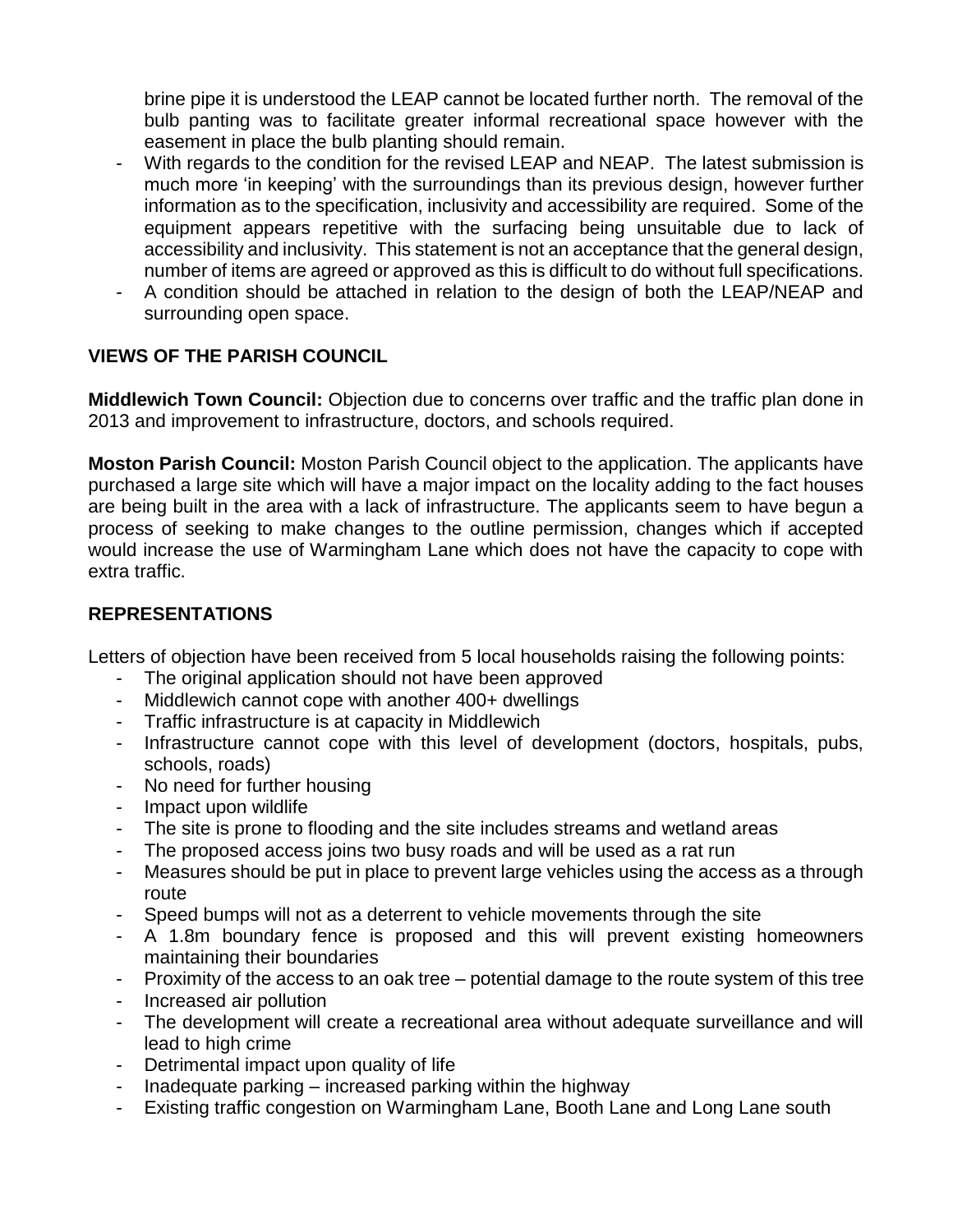- Increased risk of speeding on Warmingham Lane especially at the Sycamore Drive roundabout which has poor visibility
- The adjacent Bellway and Morris development failed to stick to the original plans. Money from both developments has not been spent on improving highways infrastructure
- Introducing young families into an area with dangerous roads
- Proposed plans are not clear with potential drafting errors
- The site is home to large amounts of wildlife
- How will the watercourse be treated on the site
- Plots 280 & 281 should have no side facing windows
- Proximity of plots 280 & 279 to the boundary
- Additional tree planting should take place to the boundary with the existing dwellings
- Query over land ownership

## **APPRAISAL**

## **Principle of Development**

A number of representations raise issues relating to the principle of development. However, the principle of development has been accepted following the approval of application 13/3449C. The site is also allocated for development as part of LPS42 within the CELPS. This application is to consider the appearance, landscaping, layout and scale of the proposed development only.

## **Housing Mix**

Policy SC4 of the submission version of the Local Plan requires that developments provide an appropriate mix of housing (however this does not specify a mix). In this case the development would provide the following mix:

- 12 x one-bedroom dwellings
- 47 x two-bedroom dwellings
- 269 x three-bedroom dwellings
- 77 x four-bedroom dwellings

All dwellings would be two-storeys in height apart from 76 units which would be 2.5 storeys in height. The development proposes 10% affordable housing (41 units all rented).

In this case it should be noted that this is a Reserved Matters which is broadly in accordance with the Design and Access Statement submitted at the outline stage. Policy SC4 does not specify a mix of housing. On this basis the housing mix which is not dominated by larger executive homes is considered to be acceptable.

In terms of dwelling sizes, it is noted that HOU6 of the Site Allocations and Development Policies Document (SADPD) requires that new housing developments comply with the Nationally Described Space Standards (NDSS). As part of the SADPD Inspectors post hearing comments he accepts this requirement but states that;

*'as advised in the PPG, a transitional period should be allowed following the adoption of the SADPD, to enable developers to factor the additional cost of space standards into future land acquisitions. Given that the intention to include the NDSS in the SADPD has been known since*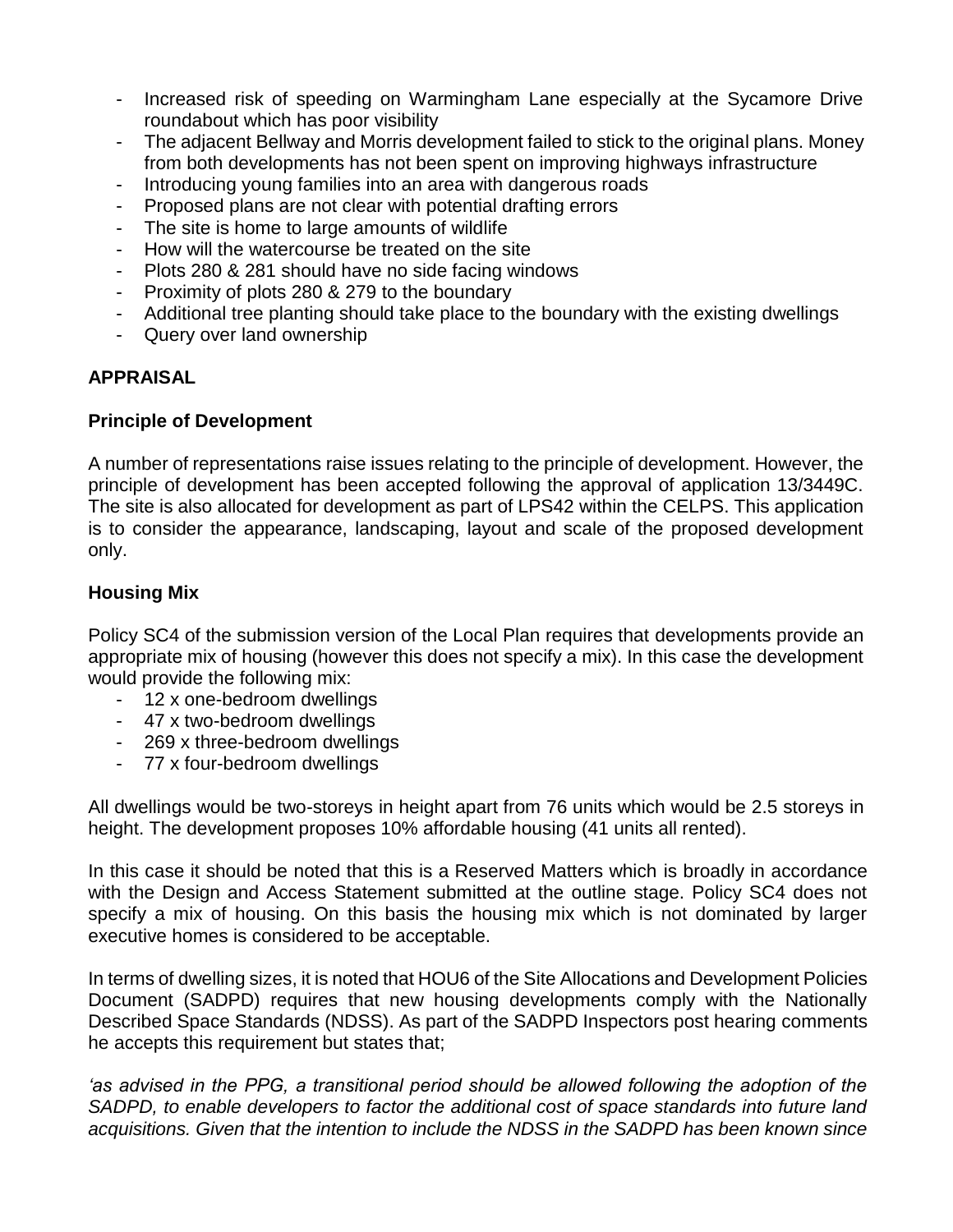*the Revised Publication Draft was published in September 2020, a 6-month transitional period for the introduction of NDSS, following the adoption of the SADPD, should be adequate. This should be included as an MM to criterion 3 of Policy HOU 6'*

The applicant has provided the following table to show the current position in terms of the house types and NDSS compliance.

| Glebe Farm - (Affordable) size |             |             |             |             |       |
|--------------------------------|-------------|-------------|-------------|-------------|-------|
| units and National Defined     |             |             |             |             |       |
| <b>Space Standards</b>         |             |             |             |             |       |
| <b>Plot Name</b>               | Bedroom SQM |             | <b>NDSS</b> |             |       |
|                                | <b>Size</b> |             | Size in     | % Over      | No of |
|                                |             |             | <b>SQM</b>  | <b>NDSS</b> | Plots |
| D444                           | 1B/2P       | 57.2 & 63.6 | <b>581</b>  | 8.8%        | 12    |
| <b>EMA 22 Beaford</b>          | 2B/3P       | 72.2        | 70I         | 3.0%        | 18    |
| NA30 Benford                   | 3B/4P       | 84          | 84          | 0%          | 7     |
| PA42 Lydford                   | 4B/5P       | 102         | 97          | 3.6%        | 4     |
|                                |             |             |             |             | 41    |
|                                |             |             |             |             |       |
| Glebe Farm - (Open Market)     |             |             |             |             |       |
| size units and National        |             |             |             |             |       |
| <b>Defined Space Standards</b> |             |             |             |             |       |
| <b>Plot Name</b>               | Bedroom SQM |             | <b>NDSS</b> |             |       |
|                                | <b>Size</b> |             | Size in     | % Over      | No of |
|                                |             |             | <b>SQM</b>  | <b>NDSS</b> | Plots |
| Canford                        | 2B/3P       | 64          | 70          |             | 29    |
| Gosford                        | 3B/4P       | 80.4        | 84          |             | 81    |
| <b>Byford</b>                  | 3B/4P       | 91          | 84          | 7.7%        | 44    |
| <b>Braxton</b>                 | 3B/5P       | 101.3       | 93          | 8.2%        | 78    |
| Easedale                       | 3B/4P       | 86.5        | 84          | 2.9%        | 51    |
| Amersham                       | 3B/4P       | 92          | 84          | 8.7%        | 8     |
| Lydford                        | 4B/5P       | 102         | 97          | 4.9%        | 39    |
| <b>Trusdale</b>                | 4B/7P       | 115.4       | 115         | 0.34%       | 17    |
| Coltham                        | 4B/7P       | 117         | 115         | 1.7%        | 17    |
|                                |             |             |             |             | 364   |

This shows that all of the affordable units are NDSS compliant and that 73% of the house types across the entire development are NDSS compliant. Given the 6-month transitional period referred to by the SADPD Inspector this is considered to represent an acceptable compromise.

### **Affordable Housing**

The S106 Agreement completed as part of the outline application requires 10% of the housing on the site to be affordable (all rented).

The applicant is providing the correct amount of Affordable Housing being 41 dwellings. The mix shown on the submitted plans identifies that the following affordable units will be provided as part of this proposed development;

- 12 x one-bedroom units
- 18 x two-bedroom units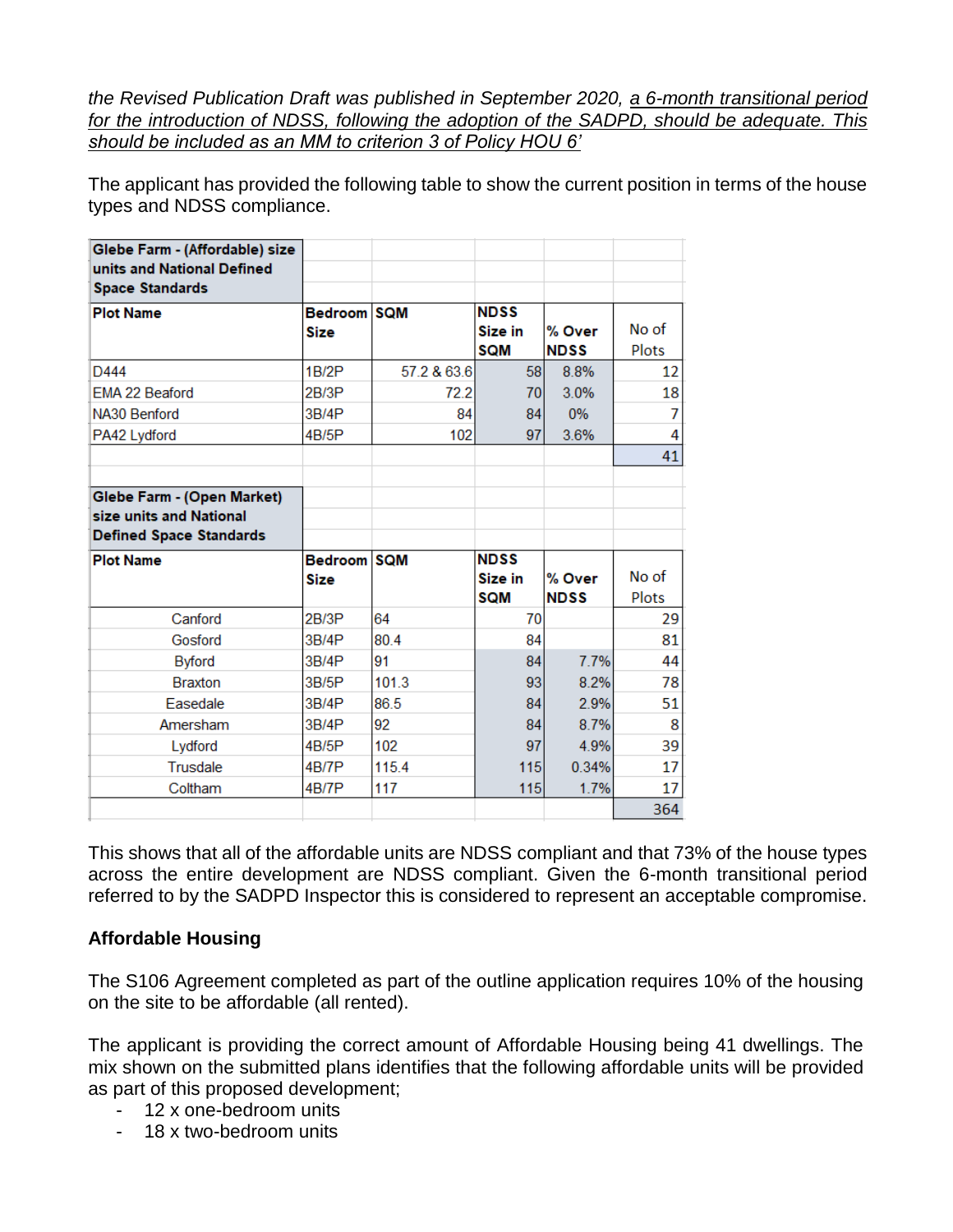- 7 x three bed units
- 4 x four bed units

The proposed location of the affordable units is acceptable as they are provided in 10 groups within the development. The application is acceptable in terms of its affordable housing provision.

## **Loss of Recreational Open Space**

The application site includes a former sports ground which is protected by Policy RC2 (Protected Area of Open Space/Recreational Facility) which would be lost as part of this development. The S106 Agreement completed as part of the outline application secures a contribution of £220,000 towards playing pitch improvements at Sutton Lane.

### **Public Open Space**

The layout shows that that the proposed development would provide a significant amount of open space in the form of the linear park and the central POS. This open space will provide a number of functions such as for recreation, ecology, landscaping and drainage. The amount of POS on this site is considered to be acceptable and no objection is raised from the POS Officer.

The outline application requires that the development provides both a NEAP (Neighbourhood Equipped Area of Play) and LEAP (Local Equipped) within the site. These are shown on the proposed plan and details could be secured via the imposition of a planning condition.

The Councils POS Officer has requested some amendments in the form of landscaping and footpath changes, these have been secured as part of the application.

It has not been possible to secure a link to the existing open space to the north of the site at this stage. This was not a requirement of the outline consent and there is intervening unregistered land between the application site and that controlled by Cheshire East.

The management of the POS would be secured as part of a management company secured as part of the outline consent.

### **Education**

The impact upon education infrastructure was considered as part of the outline planning permission. In this case no contribution for education was secured due to viability issues associated with the outline application and preference was given to securing other mitigation in the form of 10% affordable housing, playing pitch contribution (£220,000) and a Middlewich Bypass contribution (£4,780,000).

### **NHS**

The concerns raised in relation to the impact upon health care infrastructure are noted. However, no contribution was secured as part of the outline consent and contributions were prioritised for other mitigation (playing pitch provision and for the Middlewich Bypass).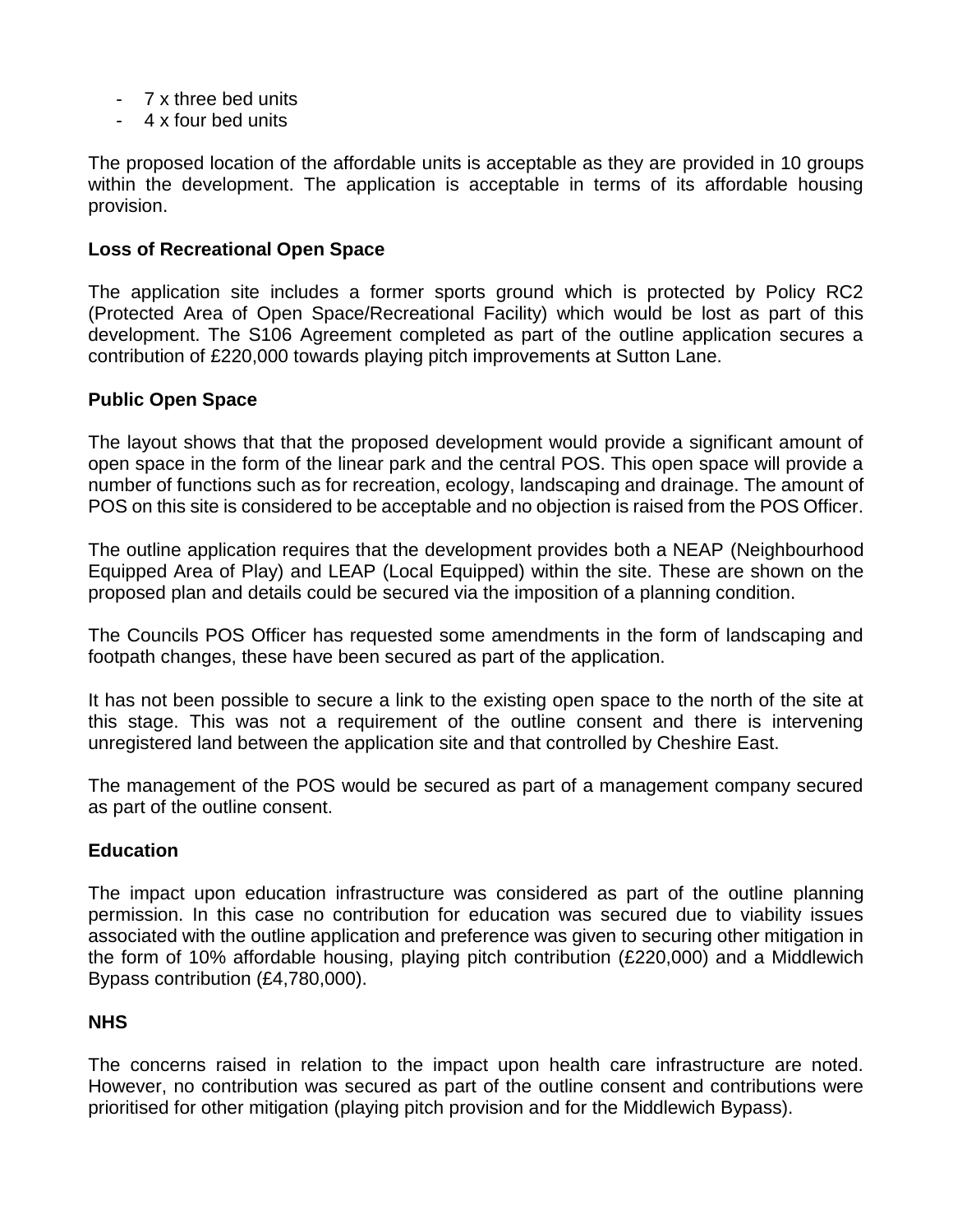## **Location of the site**

The site was found to be locationally sustainable as part of the outline application.

## **Residential Amenity**

In this case the Congleton Borough SPG requires the following separation distances:

- 21.3 metres between principal elevations
- 13.8 metres between a non-principal and principal elevations

It should also be noted that the recently adopted Cheshire East Design Guide SPD also includes reference to separation distances and states that separation distances should be seen as a guide rather than a hard and fast rule. Figure 11:13 of the Design Guide identifies the following separation distances;

- 21 metres for typical rear separation distance
- 18 metres for typical frontage separation distance
- 12 metres for reduced frontage separation distance (minimum)

In terms of the impact upon the properties to the north which front Shilton Close and Kingswood Crescent the proposed dwellings meet the separation distance requirements and have separations distances varying from 21-26m in length.

There are some minor exceptions to the above as plot 283 has a separation distance of 15m to its nearest corner with No 9 Kingswood Crescent. However, the proposed dwelling is angled with a blank side elevation and there is no direct rear-to-rear relationship. Plots 282 and 277 have blank side elevations facing north of 12 and 17m.

In addition to the above all dwellings backing onto the dwellings fronting Shilton Close and Kingswood Crescent are two-storeys in height apart from the dwellings on plots 292, 293, 301 and 302 which are two and a half storeys in height. However, it should be noted that the dormers are sited to the front elevation only and the rooflights to the rear elevation would be above head height so would not raise any privacy issues. A condition will be imposed to removed permitted development rights for rear dormers to these plots.

To the north-west of the site are the dwellings fronting Warmingham Lane, Northwood Avenue and Inglewood Avenue. Due to the layout of the development there are no proposed dwellings sited in close proximity to these existing dwellings.

To the west of the site is a residential development which is under construction and at the time of the case officers site visit there did not appear to be any occupied dwellings on this site. The relationship and separation distances to these approved dwellings would be acceptable.

To the east of the site are a number of dwellings and traveller sites which front onto Booth Lane. The relationship to these residential properties is considered to be acceptable and would be in part mitigated by the proposed boundary treatment.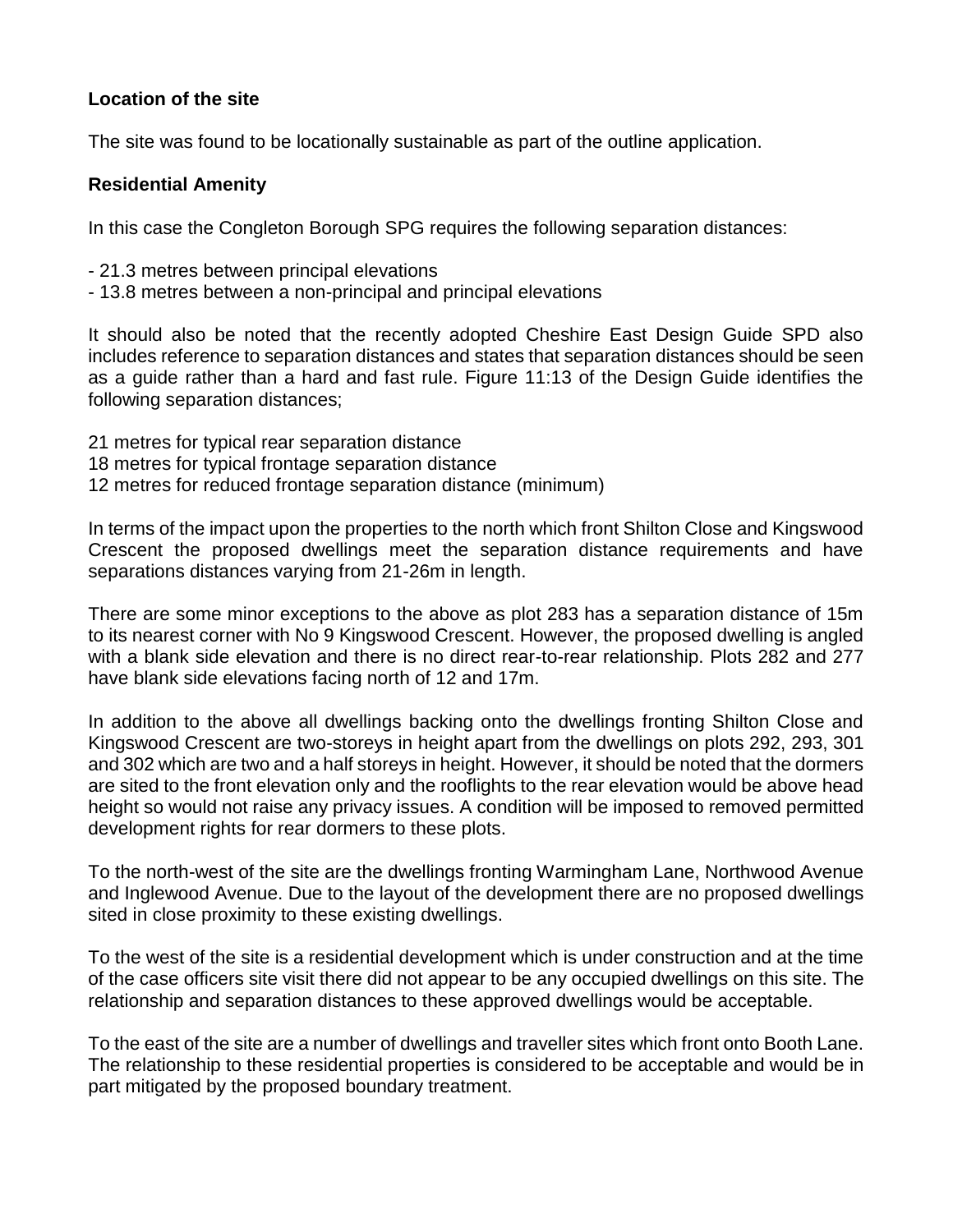The impact upon surrounding residential amenity is considered to be acceptable and complies with Policy GR6 of the CLP.

## **Levels**

Condition 23 attached to the outline planning permission requires details of the existing ground levels, proposed ground levels and the level of proposed floor slabs to be submitted as part of the first Reserved Matters application.

The levels plan shows that the existing levels on the eastern part of the site are below the level of Booth Lane by up to 0.5m in places. The level of Booth Lane varies from 39.8 Above Ordnance Datum (AOD) to the north-east and 42.9AOD to the south-east, the responding finished floor levels (FFL) would be increased on the site along the eastern boundary to 39.85AOD to the north-east and 42.85AOD to the south east. This would mean that there would be localised increases in the level of the site by up to 1m but the proposed levels would be comparable to those which exist along Booth Lane. A sectional drawing has been provided through to Booth Lane and this confirms that the proposed levels are comparable to the gypsy traveller site on Booth Lane.

To the north of the site adjacent to the boundary with the dwellings fronting Shilton Close and Kingswood Crescent, the existing levels drop as a ditch runs along the site boundary. In this area the levels would be raised for the proposed dwellings adjoining the northern boundary of the site. The greatest level changes would be the dwellings at plots 303-307 which are at another localised dip on the site. Of these plots 307 and 306 (which sees the greatest level change at 1.83m) do not share a close relationship with the dwellings to the north. A section through plot 306 shows that the nearest adjacent dwelling (18 Shilton Close) has a finished floor level of just 0.42m below that of the proposal on plot 306 with a separation distance of 27m and an off-set relationship.

The dwellings at 12-16 Shilton Close to the rear of plots 303-305 are sited higher than the dwelling at 18 Shilton Close referred to above and although the proposed dwellings on plots 303-305 share a closer relationship the impact in terms of level difference would be less than that referred to above.

Elsewhere along the northern boundary the levels plan shows that the greatest increase in levels is at plots 292 and 282-283. In terms of plot 292 the proposed dwelling does not have a direct rear to rear relationship with the dwelling at the rear. The same applies to plots 282-283 which are 0.53m higher than the nearest adjacent dwellings at 23 Kingswood Crescent.

Within the remainder of the site the levels largely work with those which exist. The exception being the plots which are located closest to the central wetland area where the site level dips. The dwellings which front onto the wetland area would be sited at a higher level than the wetland and four sections have been provided to show the level increases would work. These sections are at plots 268, the road between 237 and 247), 233 and 208. The levels show that there would be steep embankments along this boundary to the retained wetland (these would be up to 2m in height at their hightest). An embankment would be provided and this would be largely screened by the existing vegetation within the wetland area which would be retained.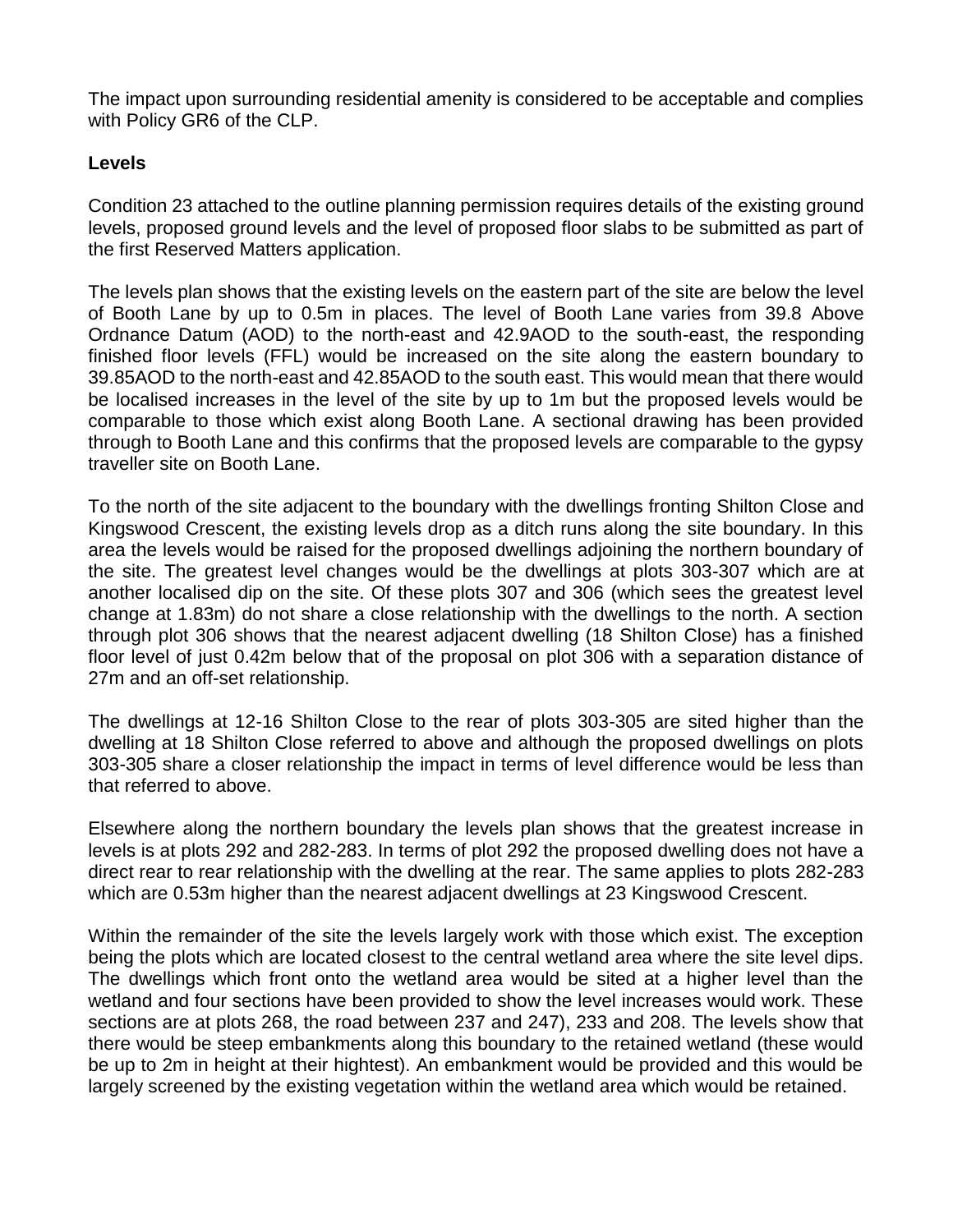In terms of the level changes and the relationship the Councils Ecologist consders that this would help to limit access to the retained wetland area and its ecological value whilst the hydrology of the large wetland is maintained through the submitted drainage scheme.

The access road from Warmingham Lane shares a close relationship with dwellings which front Inglewood Avenue. The applicant has provided 4 sections through this part of the site and the proposed levels are comparable to those which exist.

To the western portion of the site adjacent to the Seddon Development (approved as part of applications 18/0083C and 21/3020C) there would be some increase in the levels on the site but the development would site slightly lower than that being built out on the Seddon Site.

Finally, the proposed NEAP is set at a lower level than the nearby dwellings, the applicant has stated that the area of the NEAP will be raised as part of the development by 1m. Sections have been requested in relation to this issue and an update will be provided.

#### **Impact from Construction Disturbance**

This issue will be dealt with as part of the condition imposed as part of the outline planning permission (5 – construction hours, 9 – dust management plan, and 10 – environment management plan).

#### **Noise**

Condition 12 attached to the outline planning permission requires the reserved matters application to include a detailed scheme of glazing, ventilation mitigation measures and acoustic screening fences.

Due to noise from traffic using Booth Lane and industrial noise from the British Salt Works, noise mitigation measures will be required. The noise mitigation measures will take the form of 2m high acoustic fencing for the rear gardens of certain plots and high specification glazing and trickle vents for certain plots. No objection has been raised in terms of the proposed noise mitigation from the Environmental Health Officer.

The acoustic fencing would be set back from Booth Lane and would be screened in part by existing vegetation and the proposed dwellings and would not be unduly prominent.

### **Air Quality**

The issue of air quality was considered as part of the outline application and conditions were imposed in relation to electric vehicle charging (condition 14), travel plan (condition 13) and dust management (condition 9).

### **Contaminated Land**

The issue of contaminated land was considered as part of the outline application and condition 7 has been attached in relation to this issue.

## **Lighting**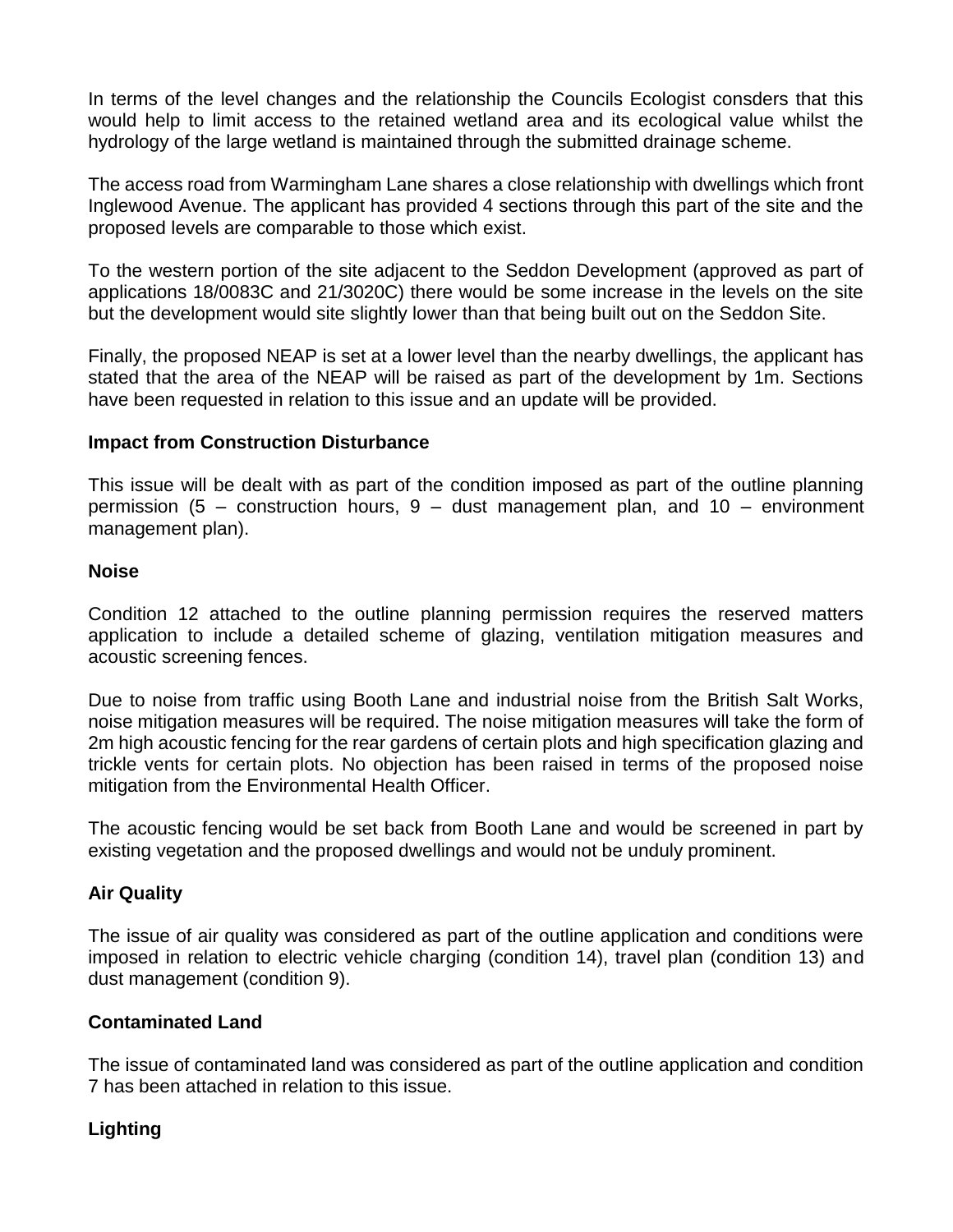Policy LCD2 of the MNP states that future outdoor lighting systems should have a minimum impact on the environment, minimising light pollution and adverse effects on wildlife. In this case lighting on the site is controlled via condition 8 attached to the outline planning permission.

## **Highways**

The letters of objection raising concerns over the points of access and traffic generation are noted. However, these details were approved as part of the outline application.

In terms of the highway impact the outline application for this development secures a substantial contribution of £4,780,000 towards the delivery of the Middlewich Eastern Bypass.

The proposed layout incorporates a mixture of standard road infrastructure and also shared surface roads, the proposed road types do not raise a design issue and where it has been possible to provide shared surfaces, this had been done. The internal layout as proposed is acceptable.

Revised plans have provided pedestrian connections to the Seddon Development to the west. The highways officer has also confirmed that there are acceptable pedestrian and cycle links from Booth Lane to Warmingham Lane as required by LPS42.

In terms of cycle parking a condition will be imposed to require cycle parking details to be submitted and approved for the proposed apartments.

The level of car parking for the residential units is in accordance with CEC parking standards, 2/3 beds have 2 spaces and 4/5 beds have a minimum of 3 spaces. There are some on-street visitor parking spaces provided at various locations within the development.

The development complies with Policies GR14, GR15 and GR18 of the CLP and policies SD1 and CO2 of the CELPS.

### **Trees and Hedgerows**

An updated Arboricultural Impact Assessment and Method Statement has been received to consider the impact of the revised layout on trees and to address the previous concerns in relation to trees on the site. An update will be provided once comments have been received from the Councils Tree Officer.

### **Design**

The importance of securing high quality design is specified within the NPPF and paragraph 126 states that:

*'The creation of high quality, beautiful and sustainable buildings and places is fundamental to what the planning and development process should achieve. Good design is a key aspect of sustainable development, creates better places in which to live and work and helps make development acceptable to communities'*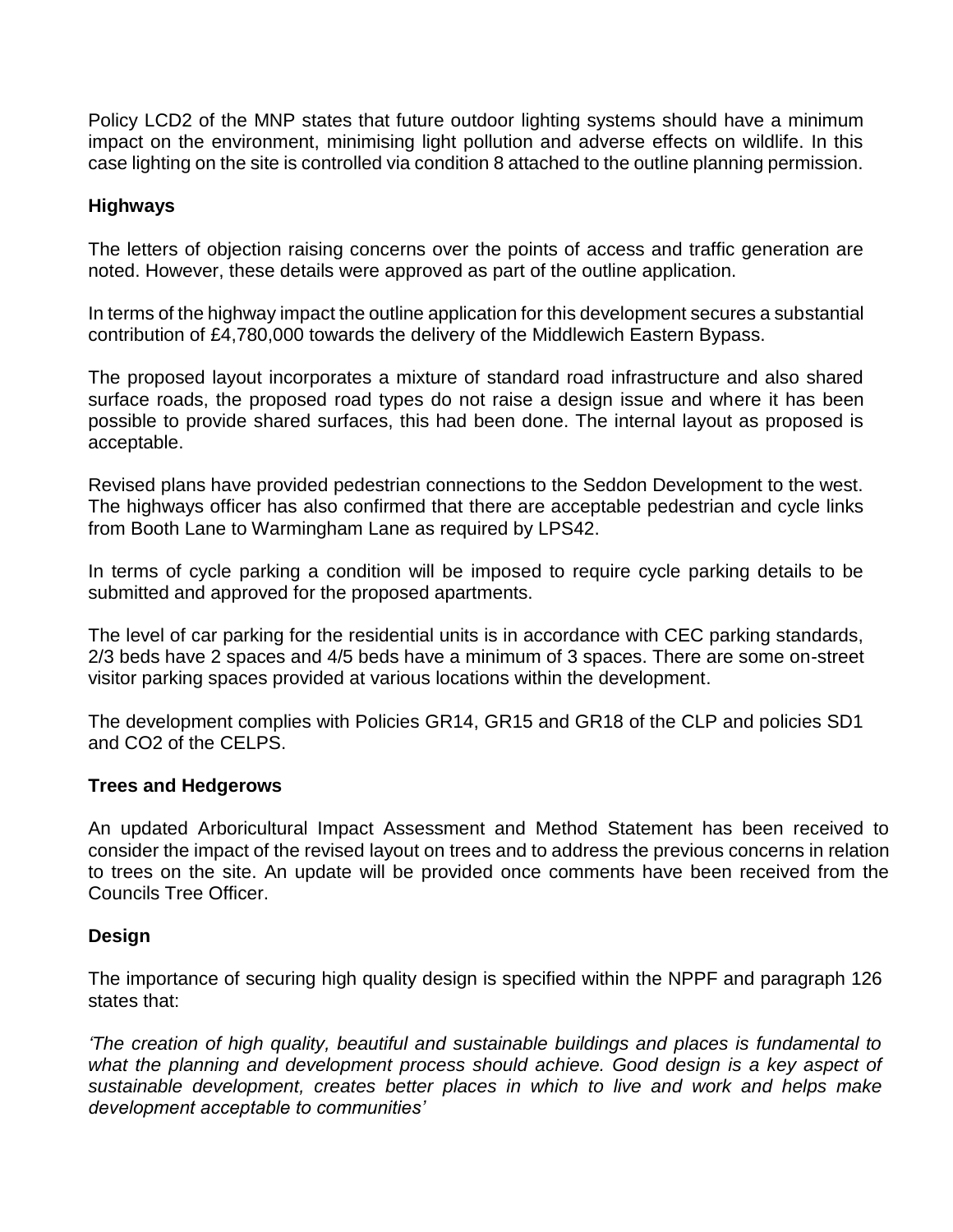### Outline approval (Number of Dwellings/Density)

The issue of the number of dwellings and the density of the proposed development was considered at the outline stage.

#### **Connections**

*Does the scheme integrate into its surroundings by reinforcing existing connections and creating new ones; whilst also respecting existing buildings and land uses along the boundaries of the development site?*

The development would have a vehicular access running through the site and access points onto Booth Lane and Warmingham Lane. There would be pedestrian access points to the Seddon Development to the west of the site to provide connections between the two sites.

To the north the developer is not proposing to make any connections to the existing open space, for the following reasons the footbridge required should have been included within the S106 Agreement as part of the outline application, the footbridge would be located outside the red line boundary of the site and therefore could not be agreed as part of this application and, there is also a strip of unregistered land situated between the Glebe Farm site and the land owned by Cheshire East to the north.

It is unfortunate that further connections cannot be made to the residential areas to the north. However, this is not possible due to the layout of the residential properties to the north.

Facilities and services

*Does the development provide (or is it close to) community facilities, such as shops, schools, workplaces, parks, play areas, pubs or cafes?*

The site has outline planning permission, is allocated for development within the CELPS and it is therefore considered that the has access to facilities and services.

It should also be noted that in accordance with the outline consent the development includes a convenience store to serve the development and the wider area.

#### Public transport

*Does the scheme have good access to public transport to help reduce car dependency?*

Again, this issue was considered as part of the outline application. See above.

#### Meeting local housing requirements

*Does the development have a mix of housing types and tenures that suit local requirements?*

Policy SC4 of the submission version of the Local Plan requires that developments provide an appropriate mix of housing (however this does not specify a mix). In this case the development would provide the following mix:

- 12 x one-bedroom dwellings
- 47 x two-bedroom dwellings
- 269 x three-bedroom dwellings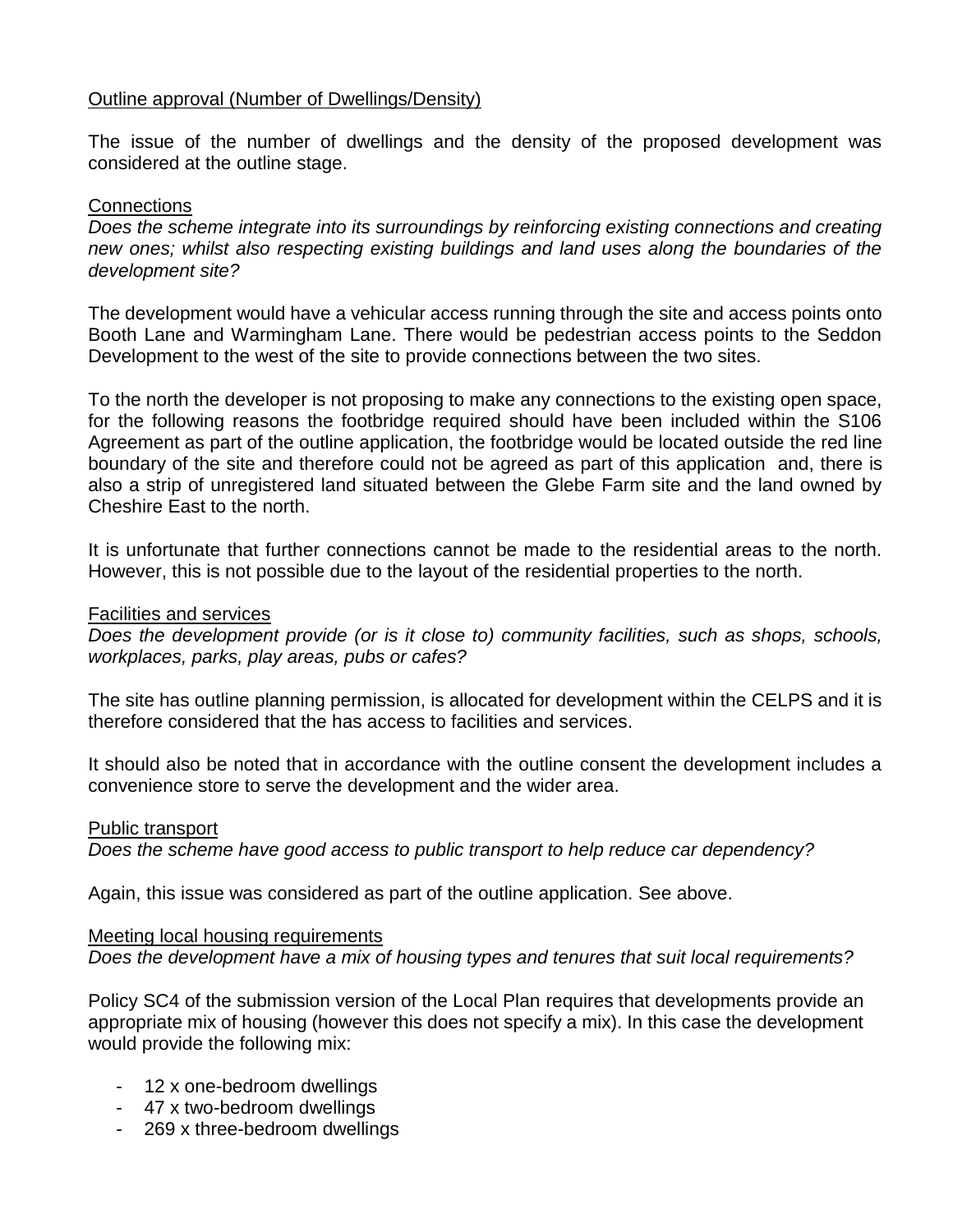- 77 x four-bedroom dwellings

All dwellings would be two-storeys in height apart from 78 units which would be 2.5 storeys in height. The development proposes 41 rented units as the affordable housing provision.

The proposed development would provide consist of 1-4 bedroom units. Less than a fifth of the dwellings would have four bedrooms and the development would not be dominated by larger dwelling types.

Policy SC4 does not specify a mix and HOU1 cannot be given full weight. On this basis the housing mix is considered to be acceptable.

### **Character**

*Does the scheme create a place with a locally inspired or otherwise distinctive character?*

Middlewich and Moston are located within the Salt & Engineering Towns area (although it is not an identified example settlement) and the design cues for this are include the following;

- A wide variety of building styles reflecting different periods in the growth of the towns.
- A predominance of red brick terraces and villas.
- Two-storey properties with steep roofed gables onto the street.
- Boundary walls often constructed from same material as main property.
- Subtle variation in detailing or colour palette creates variation between properties within long terraces.
- Properties often set to back of pavement providing strong enclosure to street.
- Brick of various shades and textures is the main building material.
- All eras of architecture are found within the settlement character area
- Existing landscape features should be retained on site to preserve the landscape character.

There is a variation of house-types adjoin the site. There majority appear to be two-storeys in height (although there are some caravans sited along Booth Lane). To the west of the site is a development which is currently under construction. The properties to the north have a more suburban appearance. The dwellings in the area predominantly detached and semi-detached, with a mix of hipped and pitched roofs, the material pallet also includes a mix of red and buff brick and render and includes a mix of grey and red tiled roofs. The age of the surrounding dwellings is mixed but is largely post-war in age.

The dwellings in the locality of the site include a number of design features such as projecting gables, bay windows (single storey), porch detailing, window header and sill details, brick banding, ridge tile detailing, and chimneys.

The proposed dwellings would vary from two storey units to two and a half storeys. They would have a gabled roof design and the roof heights vary across the development which would add some interest. The height variation is consistent with the wider locality in this part of Middlewich and is considered to be acceptable.

Largely it is considered that the proposed development respects this character of the area. Many of the design cues within this location are incorporated into the development with features such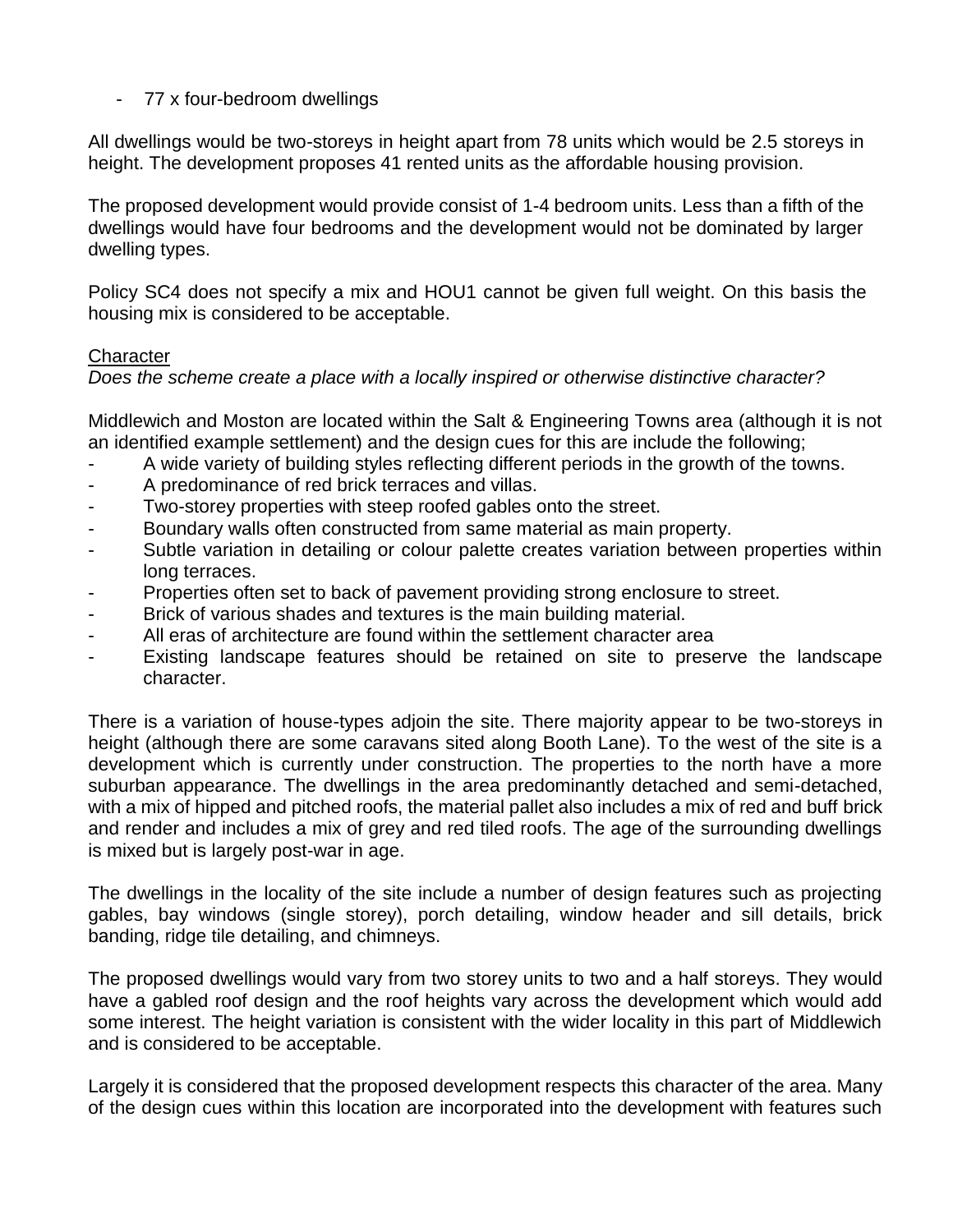as projecting gables, window header and sill details, brick banding and porch detailing (although all appear to be open porches/canopies).

Details of external materials would be controlled through the imposition of a planning condition as would details of the proposed boundary treatments.

#### Working with the site and its context

*Does the scheme take advantage of existing topography, landscape features (including mores including mores timelating mores the scheme take advantage of existing topography. watercourses), wildlife habitats, existing buildings, site orientation and microclimates?*

The site includes a number of natural features such as trees, hedgerows, ponds and the centrally located wetland area. There is also a pipeline running centrally through the site and pylons with overhead cables crossing the site.

Given the significant constraints and easements shown on the plan (the no-build zone and the brine easement in particular) the layout is limited in what it can do but is considered to be broadly successful.

The level of POS and the green heart to the layout is welcomed. Due to the easement constraint associated with the pipeline the development includes a centrally located linear park which runs through the development from east to west. In addition, the centrally located wetland area would be retained and lines up with the existing open space to the north.

The pylons run through a narrow part of the site and the development would be located on either side outside the overhead easement.

Internal connectivity generally good, the housing is laid out in perimeter blocks with a welcome lack of cul-de-sacs which alongside the positioning of the taller 2.5-storey units, will aid legibility and wayfinding.

To the southeast of the site the development shares a closer relationship to Booth Lane and the Canal Conservation Area opposite. The proposed dwellings to this part of the site would be set behind private driveways and a landscaping strip and face onto Booth Lane. This helps with the frontage to the canal and its conservation area which is close to the street at this point.

The houses on plots 4-10 present their backs to the boundary, which is generally not acceptable, but in this case the retention of the mature hedge is considered more important and on balance, this is considered to be acceptable.

### Creating well defined streets and spaces

*Are buildings designed and positioned with landscaping to define and enhance streets and spaces and are buildings designed to turn street corners well?*

The majority of the open space would be to the centre of the site in the form of the linear park and the retained wetland habitat.

The proposed dwellings would be sited to ensure that they overlook the proposed highway network and the open space on the site. The development would use corner-turning units on the corner plots.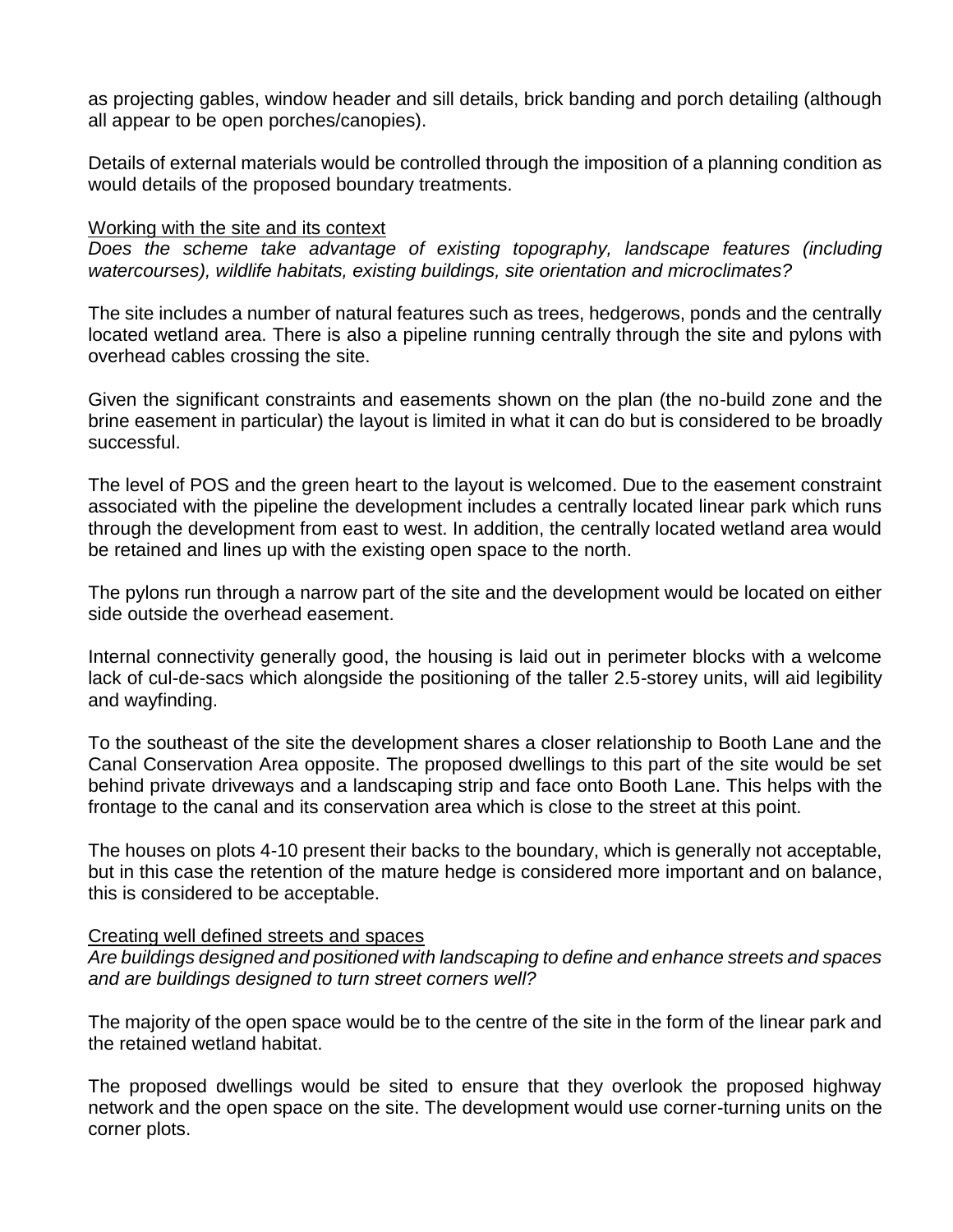Internally within the site the proposed development would be include a mix of car-parking solutions. The car-parking to the front of the proposed dwellings would be within small pockets and would be broken up with landscaping. Parking would also be provided to the side of the dwellings and within small parking courtyards.

In terms of the landscaping within the development this is discussed elsewhere within the report and includes a comprehensive scheme of tree-planting.

#### Easy to find your way around

*Is the scheme designed to make it easy to find your way around?*

The site is well connected internally and it would be easy to navigate throughout the development.

#### Streets for all

*Are streets designed in a way that encourage low vehicle speeds and allow them to function as social spaces?*

It is considered that the proposed highways design is appropriate and, on the whole, avoids large straight stretches which would encourage speeding. The surfacing materials would be controlled via the imposition of a planning condition.

#### Car parking

*Is resident and visitor parking sufficient and well-integrated so that it does not dominate the street?*

Internally within the site the proposed development would be include a mix of car-parking solutions. The amount of car-parking to the front of the proposed dwellings would be acceptable with the parking also provided to the side/rear of the dwellings and within parking courtyards.

#### Public and private spaces

*Will public and private spaces be clearly defined and designed to be attractive, well managed and safe?*

The management of the open space and landscape buffers is secured as part of the S106 Agreement.

#### External storage and amenity space

*Is there adequate external storage space for bins and recycling as well as vehicles and cycles?*

The submitted plan shows that all units on the proposed development would have private amenity space with rear access. There would be adequate space for future occupiers to store their bins/cycles.

#### Design Conclusion

On the basis of the above assessment, it is considered that the proposed development represents an acceptable design solution. The development would comply with Polies SE1 and SD2 of the CELPS and the CEC Design Guide.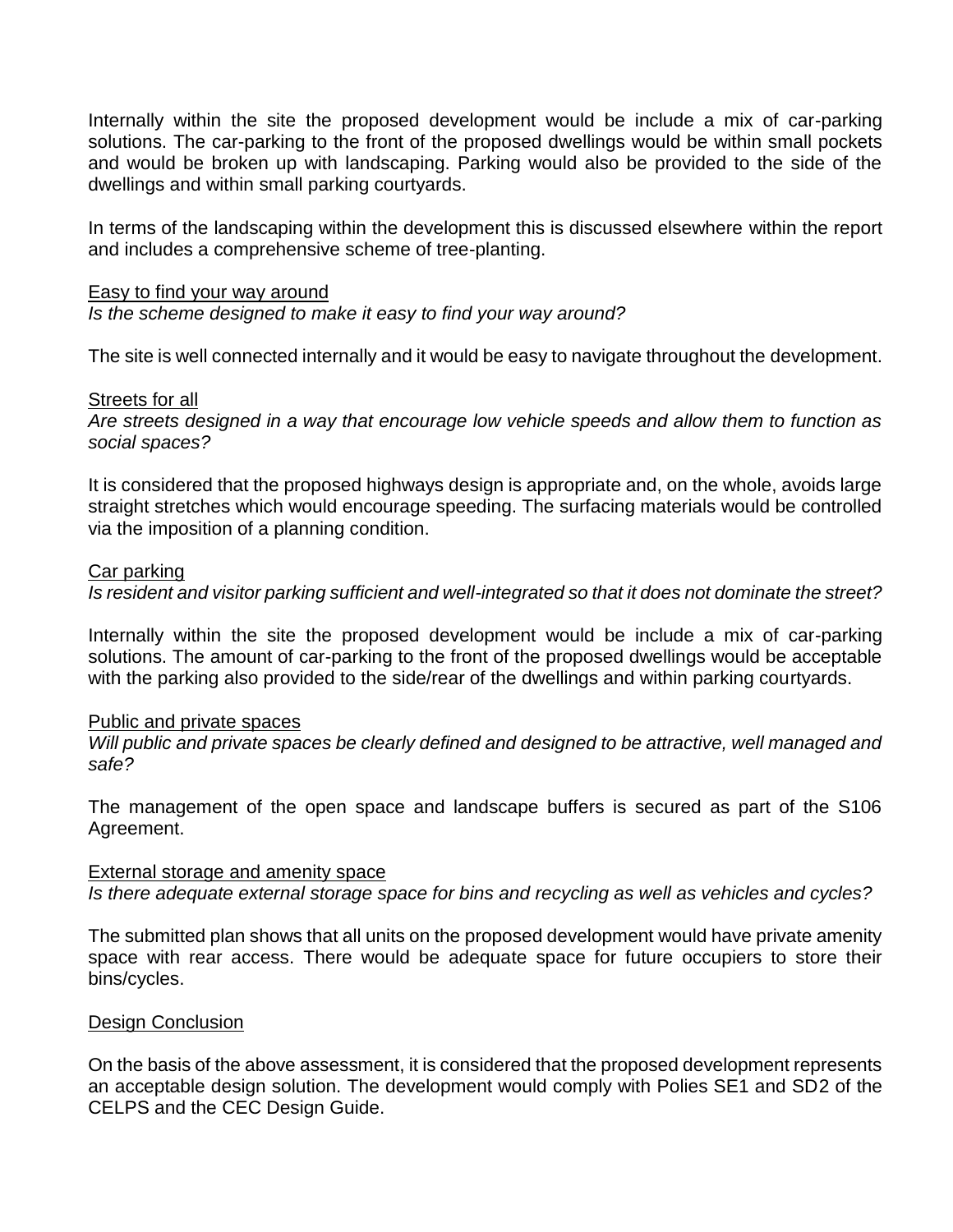## **Landscape**

Impact upon the wider landscape was considered as part of the outline application. The application includes a detailed landscaping scheme, and this was originally unacceptable due to the lack of tree planting within the site and to the Booth Lane frontage. Amended plans have now addressed the concerns of the Councils Landscape Architect and the proposals are considered to comply with Policies SE1 and SE4 of the CELPS or LCD1 of the MNP.

## **Ecology**

## Statutory Designated Sites

Natural England were consulted on the outline application at this site and did not object subject to conditions. One of these conditions related to further survey information in respect to the use of the application site by birds associated with the Sandbach Flashes SSSI. A wintering and breeding bird survey has now been submitted, which has been provided in part to address this issue. Natural England have raised no objection to this application.

*Condition 18: Prior to the commencement of development, a scheme for the provision and management of an undeveloped buffer zone (at least 5 metres wide) between the ponds / watercourses.*

One ditch and 6 ponds were recorded on site during the phase one habitat survey undertaken to inform the outline application at this site. Of these the ditch and two of the ponds would be lost under the proposed layout. The proposed layout does not provide the required 5m buffer for the retained ponds.

### *Condition 19: No development shall commence until details of bat and bird nest boxes to be provided at the site have been submitted.*

Proposals in respect of this condition have been included with the submitted 'Bat, Bird, Invertebrate and hedgehog Mitigation scheme version 1.1' submitted in support of this reserved matters application. The Councils Ecologist advises that the proposed features are acceptable and are sufficient to allow the discharge of this condition.

*Condition 27: Should the reserved matters application result in the loss of any ponds, these shall be replaced as part of the development in accordance with a scheme to be submitted to and approved in writing by the local planning authority.* 

As discussed above two of the existing ponds on site would be lost under the currently proposed layout. Detailed designs for replacement ponds to address the loss of these ponds have been submitted and are considered to be acceptable by the Councils Ecologist.

It is necessary to ensure that sufficient surface water continues to be directed to the retained existing ponds to prevent them from drying out as a result of changes to the sites hydrology following the development. Measures to address this risk have been incorporated into the revised drainage scheme.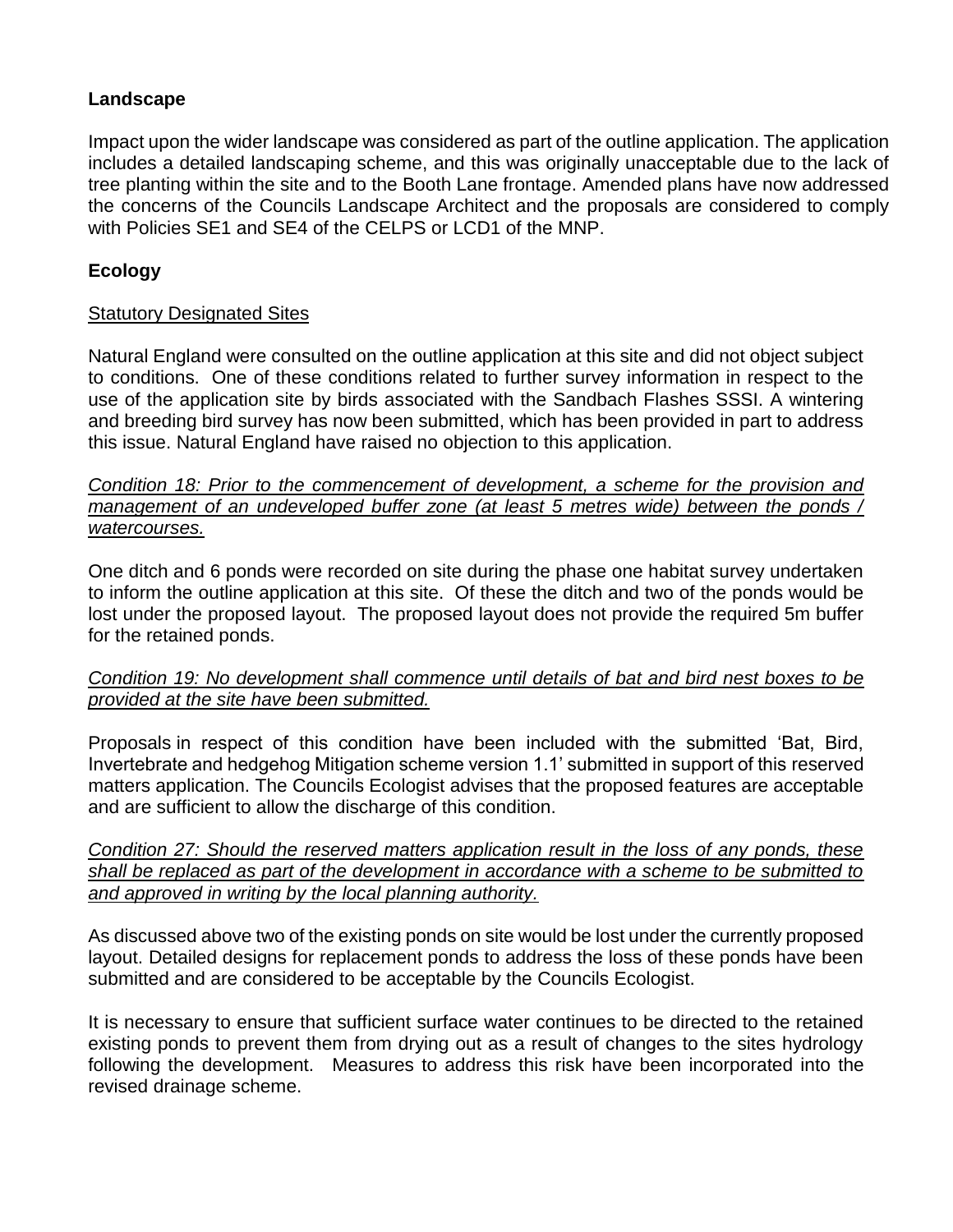In order to reduce the risk of contamination of the ponds the parking areas from which water will be directed to the retained ponds should be constructed from permeable block paving. This matter may be dealt with by means of a planning condition.

### Bats

Further bat surveys have been undertaken. Temperatures were slightly low during the initial survey visit. This is however unlikely to be a significant constraint on the results of the survey overall. No bat roosts were identified in the trees on site and so the application is unlikely to result in a significant adverse impact upon this species.

The site is considered to be of Local Importance for some species of foraging bats. Most Bat activity occurred around the southern boundary and pond 1. Activity was also concentrated around pond 2. These features would be retained as part of the proposed development, reducing potential impacts upon foraging and commuting bats.

To avoid any adverse impacts on bats resulting from any lighting associated with the development vegetation, it must be ensured that the lighting strategy for the site submitted under condition 8 avoids any light spill onto retained vegetation and ponds particularly Ponds 1 and 2 and the southern boundary vegetation.

### Breeding Birds

A detailed breeding bird survey has been undertaken. The application site is of local value for nesting birds and supports a number of more widespread priority bird species which are a material consideration for planning. The loss of hedgerows and existing tree cover would result in the loss of habitat for nesting birds.

Cetti's Warbler (a species receiving specific protection under the Wildlife and Countryside Act) was identified as probably breeding on site due to favourable habitat around pond 1. Pond 1 would be retained as part of the development; however, the adjacent development is likely to deter this species from nesting on site in the future. The proposed development therefore potentially would result in a localised adverse impact upon this species.

The provision of features for nesting birds are required under condition 19 and condition 20 of the outline relates to the safeguarding of nesting birds.

### Wintering Birds

Snipe was recorded on site during the wintering bird surveys. Regular presence of this species over a number of years is considered sufficient for a site to be designated as a Local Wildlife Site. In this instance only a single year's data is available, so it is not possible to fully assess the importance of the site for this species. Only a single bird was recorded at any one time, so the site is unlikely to be critically important for this species. Suitable habitat for this species would be retained as part of the proposed development. However, it is difficult to say whether this species would be likely to continue to use the site post development due to increased levels of disturbance.

### **Hedgerows**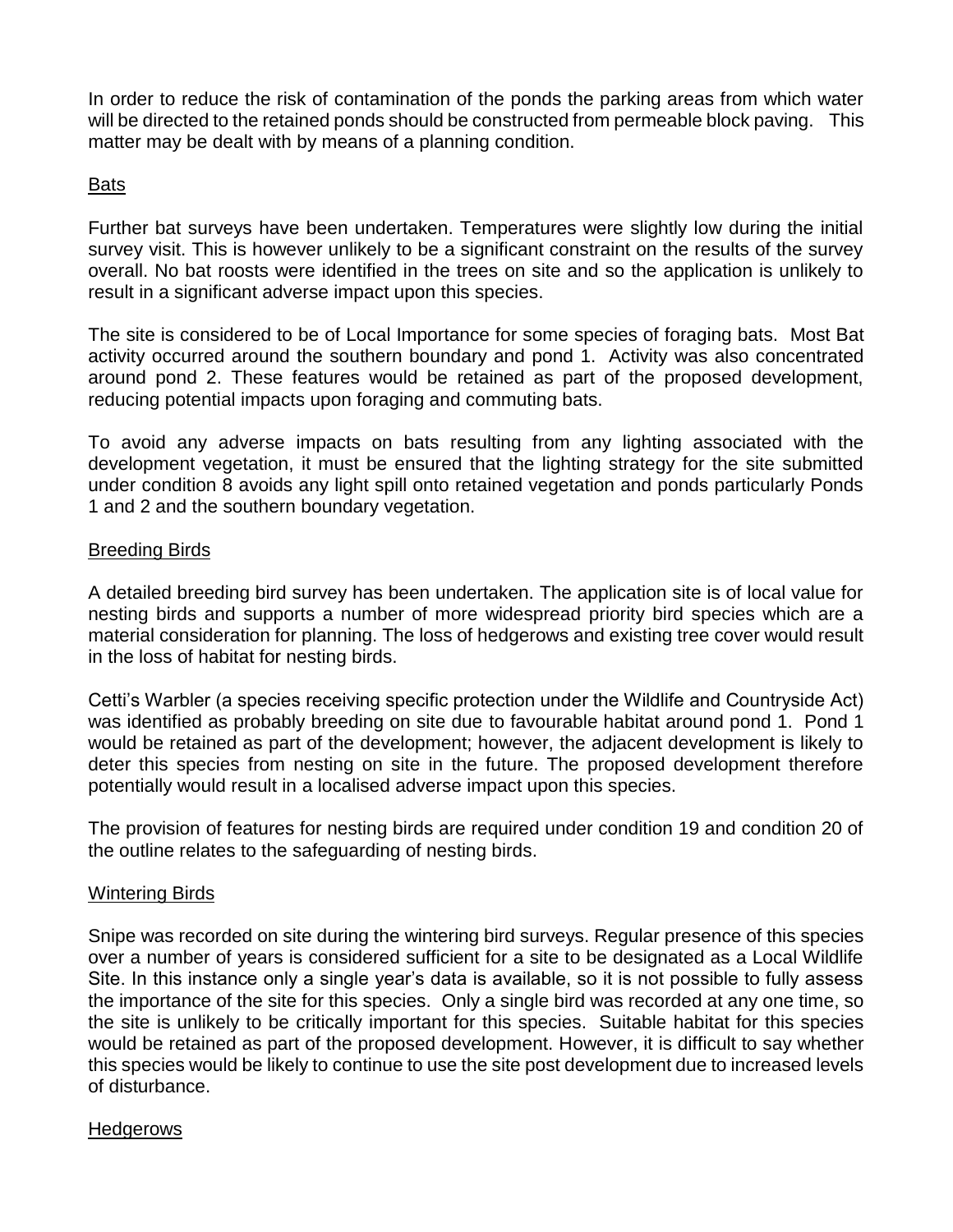Hedgerows are a priority habitat and hence a material consideration. There are extensive hedgerow losses resulting from the proposed layout with a co-responding loss of biodiversity. The development proposals must seek to retain as much of the existing hedgerow network as possible.

The revised landscape plans include proposals for native hedgerow planting. In the event that planning consent is granted this planting would be sufficient to compensate for that lost.

#### Moston Neighbourhood Plan

The MNP identifies that parts of the application site are supporting 'medium distinctiveness habitat'. In these locations Policy ENV1 of the MNP states that applications will require 'a comprehensive ecological evaluation if they are put forward for development'. This has been provided as part of this application.

Policy ENV2 of the MNP states that development that *'would result in the loss of, or the deterioration in the quality of an important natural feature, including trees and hedgerows and watercourses will not normally be permitted. In exceptional circumstances where the benefit of development is considered to outweigh the benefit of preserving natural features, developments may be permitted subject to adequate compensatory provision being made'*. In this case the principle of the development on this site has already been accepted and adequate compensatory provision is being made.

### Additional conditions

If reserved matters consent is granted conditions would be required to deal with the following:

- Submission and implementation of Measures to safeguard retained ponds and marshy grassland during the construction process.
- Submission and implementation of a 30-year habitat management plan.
- Implementation of measures recommend in the submitted 'Invertebrate and Hedgehog Mitigation Scheme' version 1.1.
- Parking areas in areas where water will be directed to retained ponds should be constructed from permeable paving.

Subject to the above the proposed development complies with Policy SE3 of the CELPS, NR2, NR3 and NR4 of the CLP and ENV1 and ENV2 of the MNP.

### **Hazardous Installations**

Part of the site is located within the outer zone of a hazardous installation and a major hazard pipeline crosses the site. In the HSE Padhi+ system identified that the HSE require formal consultation as well as consultation with the National Grid. All residential dwellings proposed as part of the application lie outside the inner zone of the pipeline route covered by the Hazardous Substances Consent which runs through the site.

The HSE and National Grid were formally consulted but have not provided any comments. Given that outline planning permission is in place, the development is acceptable in terms of its impact upon the hazardous installations.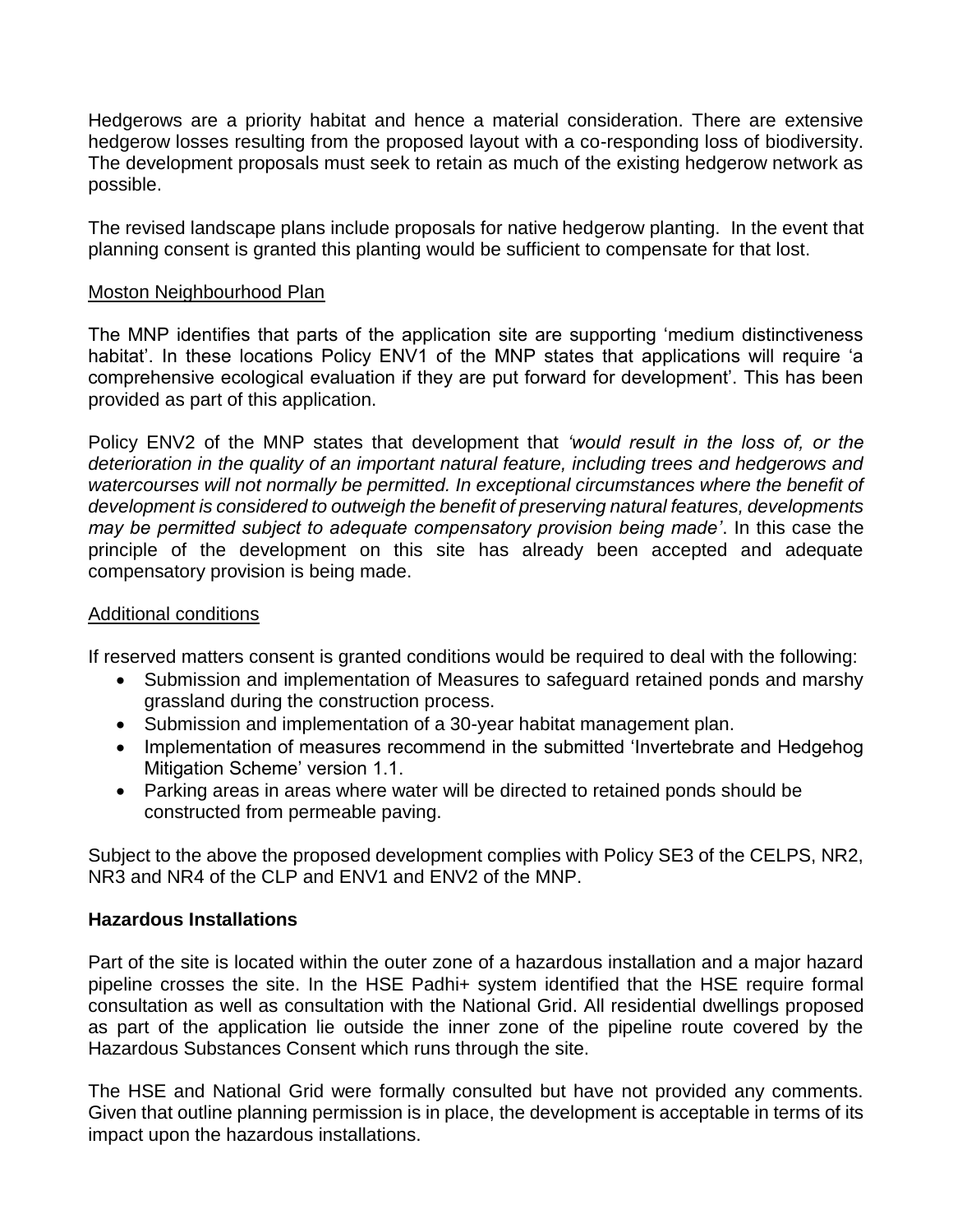In terms of the electricity infrastructure crossing the site, Scottish Power have been consulted and raised no objection subject to the imposition of an informative.

## **Flood Risk**

The application site is located within Flood Zone 1 (low probability of river/tidal flooding) according to the Environment Agency Flood Maps. A Flood Risk Assessment (FRA) was submitted as part of the outline application.

The impact of the development in terms of drainage was considered as part of the outline application and conditions 16 and 17 relate to the drainage implications of the development.

The Councils Flood Risk Team and the Environment Agency been consulted as part of this application and have raised no objection whilst United Utilities have raised general comments only. As a result, the development is considered to be acceptable in terms of its flood risk/drainage implications and the drainage scheme will be considered as part of the discharge of conditions 16 and 17 attached to the outline consent.

## **PLANNING BALANCE**

The principle of development has already been accepted as part of the outline approval on this site.

The development will not have a detrimental impact upon residential amenity and would comply with Policy GR6 and GR7 of the CLP.

The design of the proposed development has been the subject of revised plans and is now of an acceptable design. The design complies with Policies SE1, SD1 and SD2 of the CELPS and the CEC Design Guide.

The POS is considered to be acceptable and would be a benefit to this scheme.

The proposed landscaping scheme is acceptable and the development is acceptable in terms of its impact upon ecology (despite the potential impact upon two bird species) and would comply with Policies SE1 (Design), SE3 (Biodiversity and Geodiversity), SE4 (The Landscape), SE5 (Trees, Hedgerows and Woodland) and SE6 (Green Infrastructure) of the CELPS, Policies NR3 and NR4 of the CLP and policies ENV1 and ENV2 of the MNP.

An update report will be provided in relation to the impact upon trees on this site.

The drainage/flood risk implications for this proposed development are considered to be acceptable and will be dealt with as part of conditions 16 and 17 attached to the outline consent.

The proposed access points and the traffic impact as part of this development have already been accepted. The internal design of the highway layout and parking provision is considered to be acceptable and complies with Policies SD1, SD2 and SE1 of the CELPS.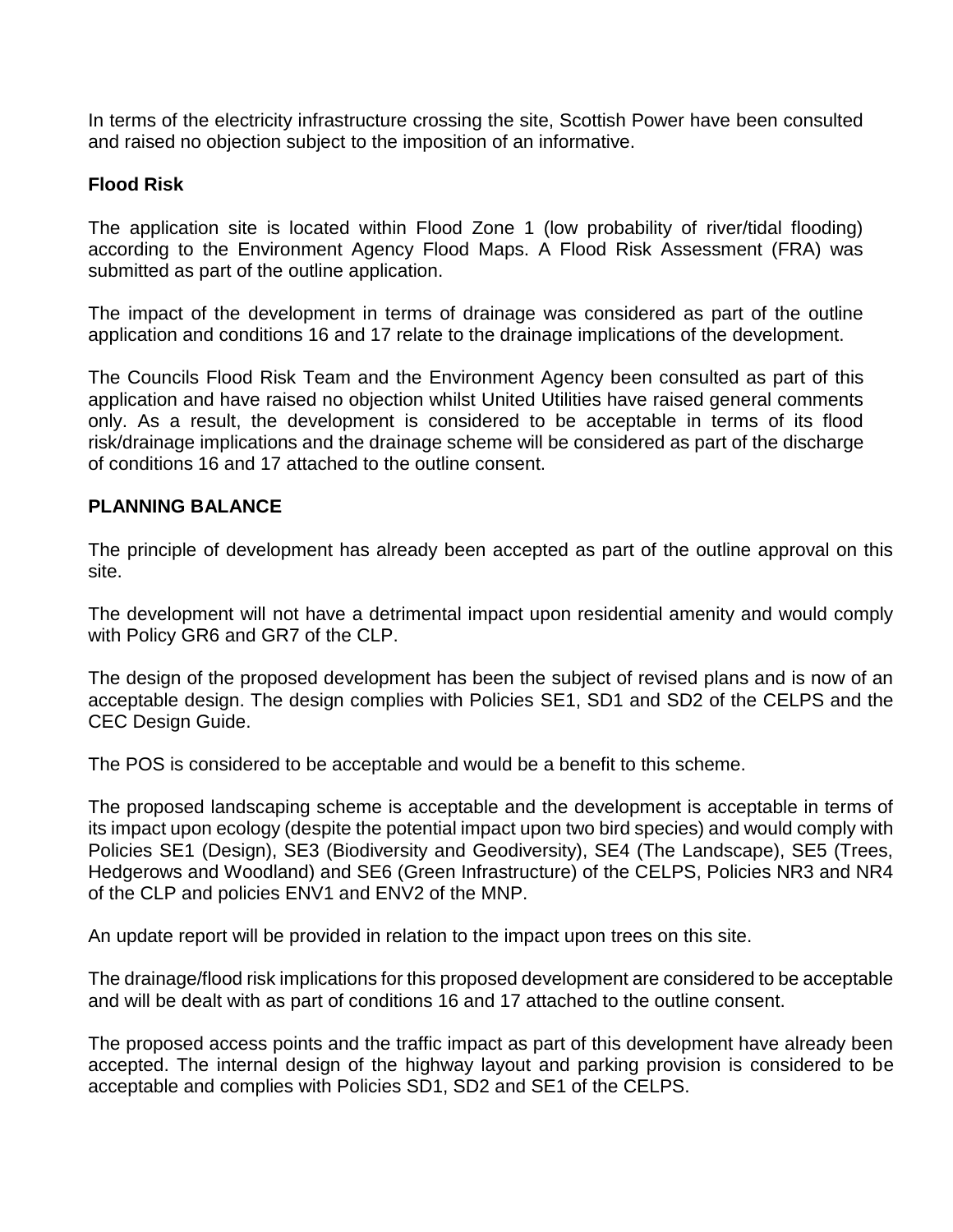The development complies with the Development Plan as a whole and is recommended for approval.

## **RECOMMENDATION:**

**Subject to the outstanding issues relating to the trees on the site and the levels around the NEAP being addressed APPROVE subject to the following conditions;**

- **1. Approved plans**
- **2. Remove Permitted Development Rights – roof alterations/dormers plots 292, 293, 301 and 302**
- **3. Submission and implementation of Measures to safeguard retained ponds and marshy grassland during the construction process.**
- **4. Submission and implementation of a 30-year habitat management plan.**
- **5. Implementation of measures recommend in the submitted 'Invertebrate and Hedgehog Mitigation Scheme' version 1.1.**
- **6. Parking areas in areas where water will be directed to retained ponds should be constructed from permeable paving.**
- **7. External Lighting**
- **8. Implementation of the proposed landscaping**
- **9. Notwithstanding the approved plans – materials to be submitted and approved**
- **10.Notwithstanding the approved plans – Boundary Treatment to be submitted and approved**
- **11.Notwithstanding the approved plans – Surfacing Details to be submitted and approved**
- **12.Details of the design of both the LEAP/NEAP and surrounding open space**
- **13.Implementation of the noise mitigation measures within the acoustic report**
- **14.Bin/cycle stores for the proposed apartments and convenience store**

**In the event of any changes being needed to the wording of the Board's decision (such as to delete, vary or add conditions/informatives/planning obligations or reasons for approval/refusal) prior to the decision being issued, the Head of Planning has delegated authority to do so in consultation with the Chair of the Strategic Planning Board (or Vice Chair in their absence) provided that the changes do not exceed the substantive nature of the Board's decision.**